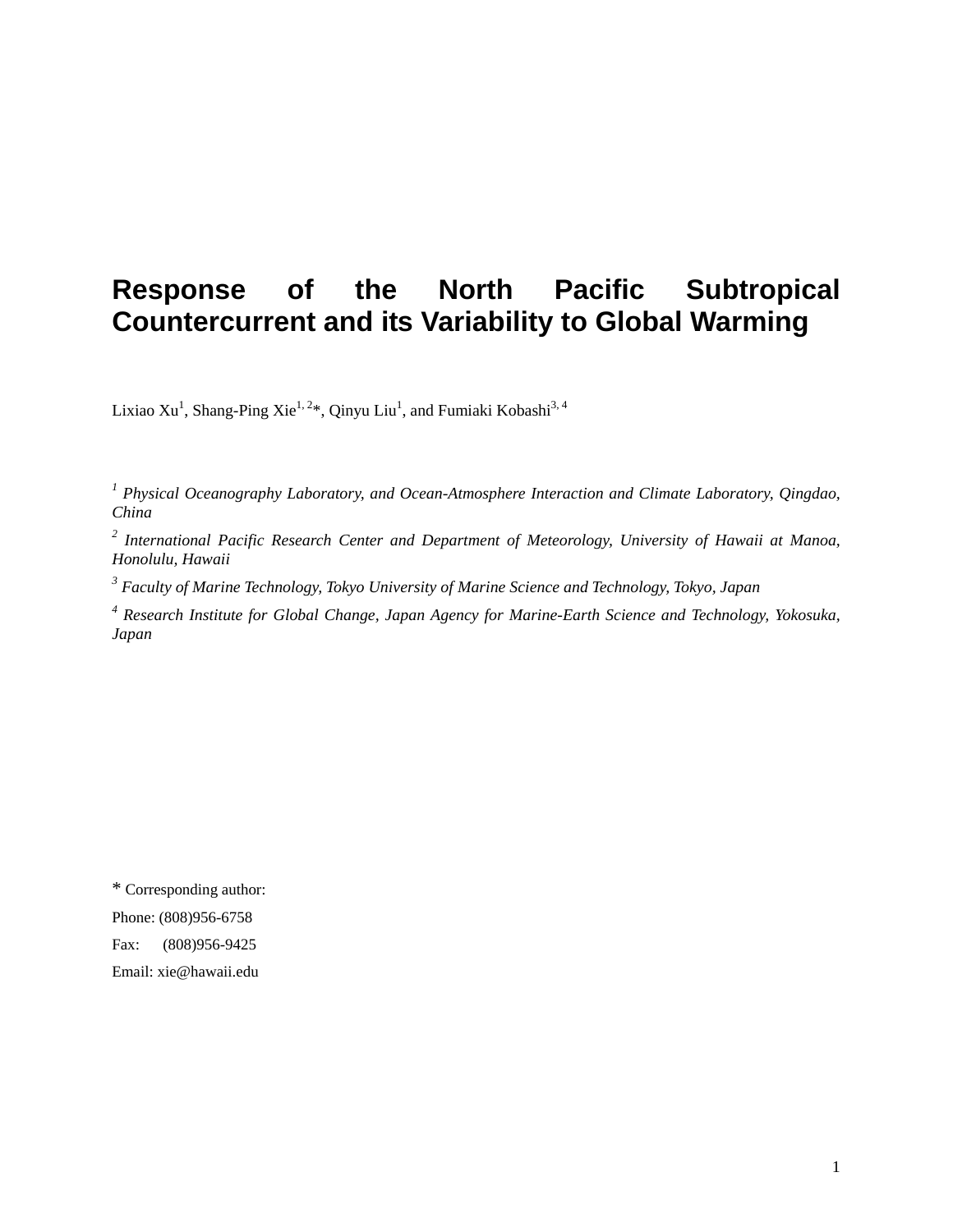**Abstract:** Response of the North Pacific Subtropical Countercurrent (STCC) and its variability to global warming is examined in a state-of-the-art coupled model that is forced by increasing greenhouse gas concentrations. Compared with the present climate, the upper ocean is more stratified, and the mixed layer depth (MLD) shoals in warmer climate. The maximum change of winter MLD appears in the Kuroshio-Oyashio-Extension (KOE) region, where the mean MLD is deepest of the North Pacific. This weakens the MLD front and reduces lateral induction. Due to the reduced subduction rate and a decrease in sea surface density in KOE, mode waters form on lighter isopycnals with reduced thickness. Advected southward, the weakened mode waters decelerate the STCC.

On decadal time scales, the dominant mode of sea surface height in the central subtropical gyre represents STCC variability. This STCC mode decays as  $CO<sub>2</sub>$  concentrations double in the  $21<sup>st</sup>$  century, due both to weakened mode waters in the mean state and to reduced variability in mode waters. The reduced mode-water variability can be traced upstream to reduced variations in winter MLD front and subduction in the KOE region where mode water forms.

*Keywords: North Pacific Subtropical Countercurrent, global warming, decadal variability, mode waters, subduction rate, mixed layer depth* 

## **1. Introduction**

The Subtropical Countercurrent (STCC) is a narrow eastward jet in the central North Pacific  $(20^{\circ} - 30^{\circ} N)$  where the Sverdrup theory predicts a broad westward flow (Uda and Hasunuma 1969; Yoshida and Kidokoro 1967). According to the hydrographic analysis of Kobashi et al. (2006), the STCC originates in the western North Pacific around  $20^{\circ}$ N, flows eastward against the northeast trade winds and stretches northeastward to the north of Hawaii. It is accompanied by a subsurface temperature and density front called the subtropical front (STF), in thermal wind relation with the STCC (Uda and Hasunuma 1969; White et al. 1978; Kobashi et al. 2006; Yamanaka et al. 2008). Furthermore, the STCC maintains a sea surface temperature (SST) front during winter and spring. During April and May when the SST front is still strong, the seasonal warming makes the region conductive to atmospheric convection, surface wind stress curls turn weakly positive along the front on the background of negative curls that drive the subtropical gyre. On the weather time scale, positive wind curls are related to low-pressure systems of a subsynoptic scale in space, energized by surface baroclinity and latent heat release along the STF front. The SST front also anchors a meridional maximum in column integrated water vapor, indicating a deep structure of the atmosphere response (Kobashi et al. 2008).

Mode water appears as a minimum in the vertical gradient of temperature and density in the upper thermocline (i.e., a thermostad or pycnostad), and plays a key role in the formation and maintenance of the STCC and STF as illustrated by theoretical (Kubokawa 1997, 1999), model (Takeuchi 1984; Kubokawa and Inui 1999; Yamanaka et al. 2008), and observational (Aoki et al.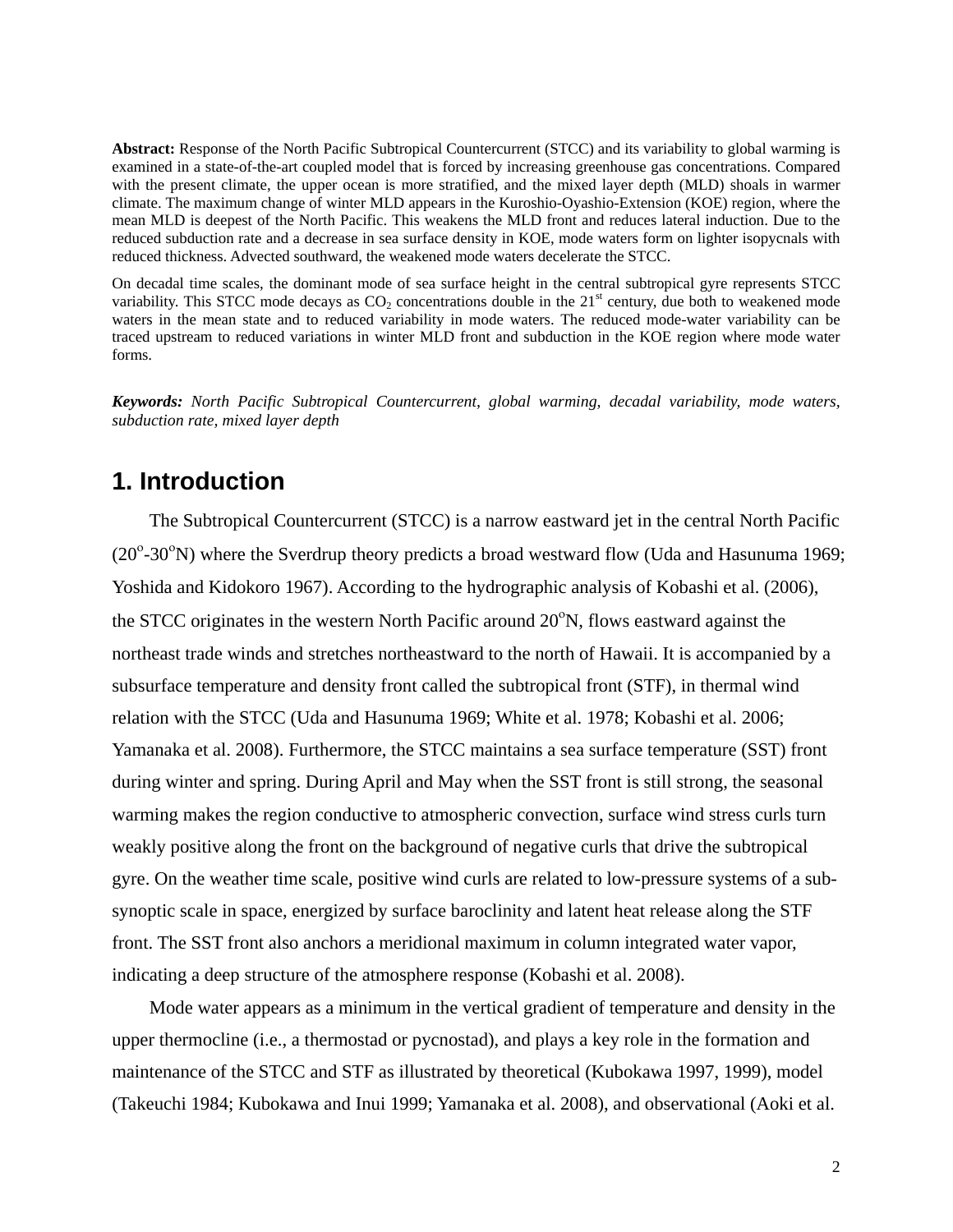2002; Kobashi et al. 2006) studies. Mode waters, including the Subtropical Mode Water (STMW) [Suga et al. 1989] and the Central Mode Water (CMW) [Nakamura 1996; Suga et al. 1997], are subducted from the northwestern subtropical gyre, at the cross point between the outcrop line and the mixed layer front that separates the shallow and deep mixed layers (Kubokawa 1999; Xie et al. 2000). Subducted at different locations along the mixed layer depth (MLD) front, mode waters of low potential vorticity (PV) on different isopycnals are advected southward by the subtropical gyre, and eventually stacked up vertically to form a thick low-PV pool. This thick low-PV pool pushes the isopycnals in the upper thermocline to rise, leading to an eastward countercurrent on the southern flank. Using an ocean general circulation model (GCM), Kubokawa and Inui (1999) first illustrated this mechanism for STCC formation. The hydrographic analysis of Kobashi et al. (2006) shows that the STCC is indeed anchored by mode waters beneath to the north. Thus mode waters are not only passive water masses but also exhibit an important dynamical effect on ocean circulation.

Using a 300-yr control simulation from the Geophysical Fluid Dynamics Laboratory (GFDL) coupled model CM2.1, Xie et al. (2011) showed that on decadal time scales, the dominant mode of sea surface height (SSH) variability in the central subtropical gyre  $(170^{\circ}E -$ 130°W, 15°-35°N) is characterized by the strengthening and weakening of the STCC as a result of variations in mode-water ventilation. Changes in mode water can be further traced upstream to variability in the MLD and subduction rate in the KOE region. This STCC mode induces significant SST anomalies via thermal advection. Clear atmospheric response is seen in wind stress curls, with patterns suggestive of positive coupled feedback. Moreover, this natural mode of STCC variability is excited by global warming, resulting in banded structures in sea surface warming that slant in a northeast direction.

Climate change in response to increasing green house gas (GHG) concentrations may influence mode-water properties, the STCC and its variability. Lee (2009) investigated the response of STMW in the North Pacific to climate change, using a coupled climate model (GFDL CM2.1). Their results showed that under  $CO<sub>2</sub>$  doubling, surface waters in the formation region and the core layer of STMW become warmer and fresher. Luo et al. (2009) compared North Pacific mode waters between the present climate and a warmer, future climate based on a set of Intergovernmental Panel on Climate Change (IPCC) Forth Assessment Report (AR4) models. In the warmer climate scenario, mode waters are produced on lighter isopycnal surfaces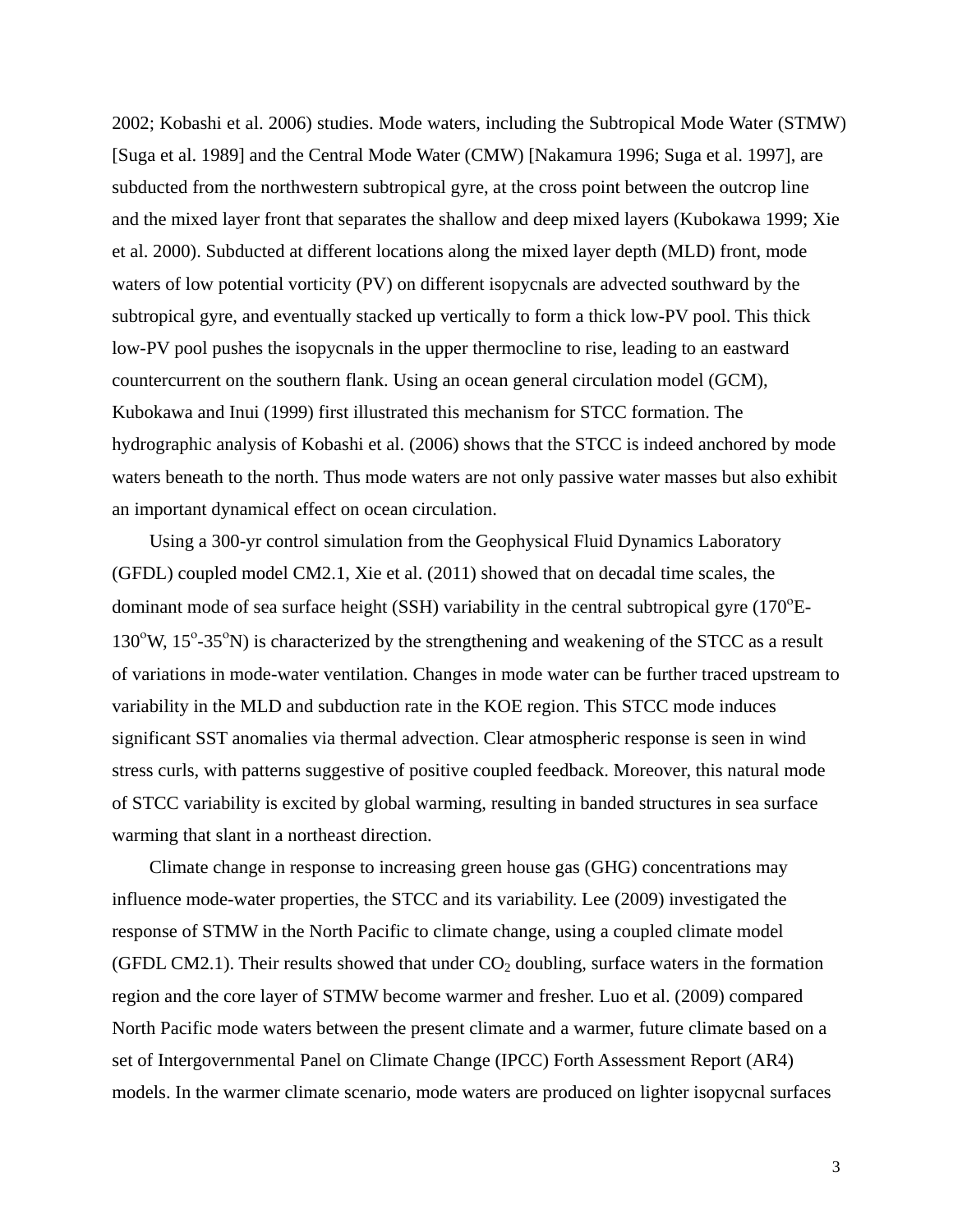and are significantly weakened in their formation. In an analysis of a CM 2.1 future climate projection under the A1B scenario of atmosphere trace composition change, Xie et al. (2010) noted banded structures in SST warming over both the subtropical North Pacific and Atlantic. These bands slant in a northeast direction, which Xie et al. suggest is indicative of the changing mode waters. It remains unclear how the STCC and its variability respond to global warming, and what role mode waters play.

The present study extends the analysis of mode waters and STCC by Xie et al. (2011) by examining the climate projection forced by increasing GHG. We investigate how the STCC and its variability respond to global warming, and the related mechanisms. Specifically, we wish to address the following questions: How will the STCC change in a warmer climate? What role do mode waters play in changes in STCC and its decadal variability? What physical mechanisms are important for mode water and STCC changes? We show that as climate warms, the mean STCC weakens, and the STCC decadal variability mode decays in amplitude. Both these changes are mainly due to changes in mode water and subduction processes in the KOE region.

 The rest of the paper is organized as follows. Section 2 briefly describes the model and simulations. Section 3 studies the STCC response to global warming, and explores mechanisms for the response. Section 4 examines STCC changes in decadal variability in response to global warming. Section 5 is a summary.

### **2. Model and Simulations**

This study uses the output from the National Oceanic and Atmospheric Administration (NOAA) GFDL climate model (CM2.1), a global coupled ocean-atmosphere-land-ice model. The GFDL CM2.1 uses the Flexible Modeling System (FMS) to couple the GFDL atmospheric model (AM2.1) with the Modular Ocean Model version 4 (MOM4). The AM2.1 uses a finite volume dynamical core (Lin 2004), with  $2.5^{\circ} \times 2.0^{\circ}$  horizontal resolution and 24 vertical layers, nine of which are located in the lowest 1.5 km to represent the planetary boundary layer. The MOM4 has a horizontal resolution of  $1.0^{\circ} \times 1.0^{\circ}$  and 50 vertical layers, 22 of which are in the upper 220 m. In the meridional direction the resolution decreases toward the equator to  $1/3^{\circ}$ between 30 $\degree$  S and 30 $\degree$  N. The model formulation and simulation are documented in GFDL Global Atmospheric Model Development Team (2004) and Delworth et al. (2006).

A 440-yr long 'global warming' run is used in this present study. It contains two simulations: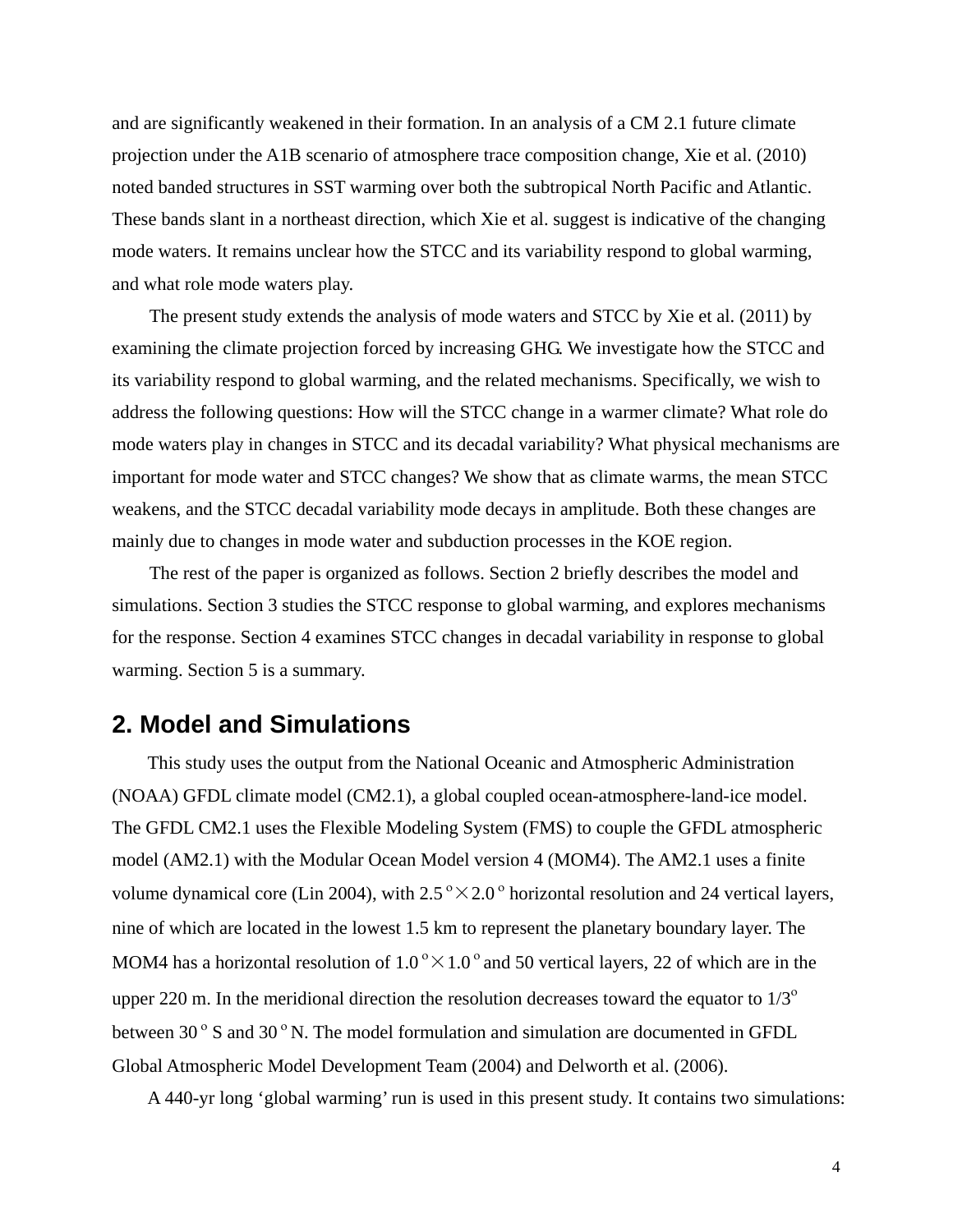a 140-yr long, climate of the twentieth-century run (20C3M) forced by the historical GHG from 1861-2000, and a 300-yr projection under the Special Report on Emissions Scenarios A1B  $(SRESA1B)$  with a  $CO<sub>2</sub>$  doubling from their present-day level in the year 2100 and then held fixed through year 2300. The initial conditions for the SRESA1B experiment are taken from 1 January 2001 of the 20C3M experiment. For this study, we combine the two experiments to form a 440-yr long dataset to explore the STCC response to global warming.

## **3. The STCC Mean State Response to Global Warming**

Previous studies show that the STCC is anchored by low-PV waters to the north (Takeuchi 1984; Kubokawa 1997, 1999; Kobashi et al. 2006; Yamanaka et al. 2008; Xie et al. 2011). This section considers the relationship between mode waters and STCC variability. We first examine changes in MLD and atmosphere forcing in the mode water formation region, then investigate the relationship between STCC and mode waters, and finally study the STCC-induced SSH and SST response to global warming. The present-day climatology (hereafter we called 20C3M in short) is defined as the average form 1861 to 2000. The future, warmer climatology (hereafter SRESA1B) is defined as the average from 2101 to 2300 when the atmospheric  $CO<sub>2</sub>$ concentration has doubled and remains constant. The model captures the gross features of the present day climatology, with notable biases in too strong PV minima of mode waters, see Xie et al. (2011) and appendix for a more detailed comparison with observation.

### **a. MLD and its related atmosphere forcing response to global warming**

In the present study, the MLD is defined as the depth at which the water density is  $0.03 \text{ kg m}$  $3$  denser than at the sea surface. We have examined the vertical structure of the upper ocean in the KOE region from 30 random-selected profiles, and found that this density criterion of 0.03 kg m- $3$  is adequate for MLD definition (not shown here).

For 20C3M (Fig. 1a), it reaches its seasonal maximum in March for the North Pacific, with a deep mixed layer of the order of 300 m in the northwestern subtropical gyre over the KOE. Separating this deep mixed layer region from the rest of the North Pacific is a narrow transition zone called the MLD front that is key to the formation of low PV waters. The southern MLD front tilts northeastward and intersects the outcrop lines of potential densities between 25.4~26.6  $\sigma_\theta$  for 20C3M. The low PV waters are subducted there at the cross point of the MLD front and the outcrop line (Kubokawa 1999; Xie et al. 2000). Compared to 20C3M, the overall spatial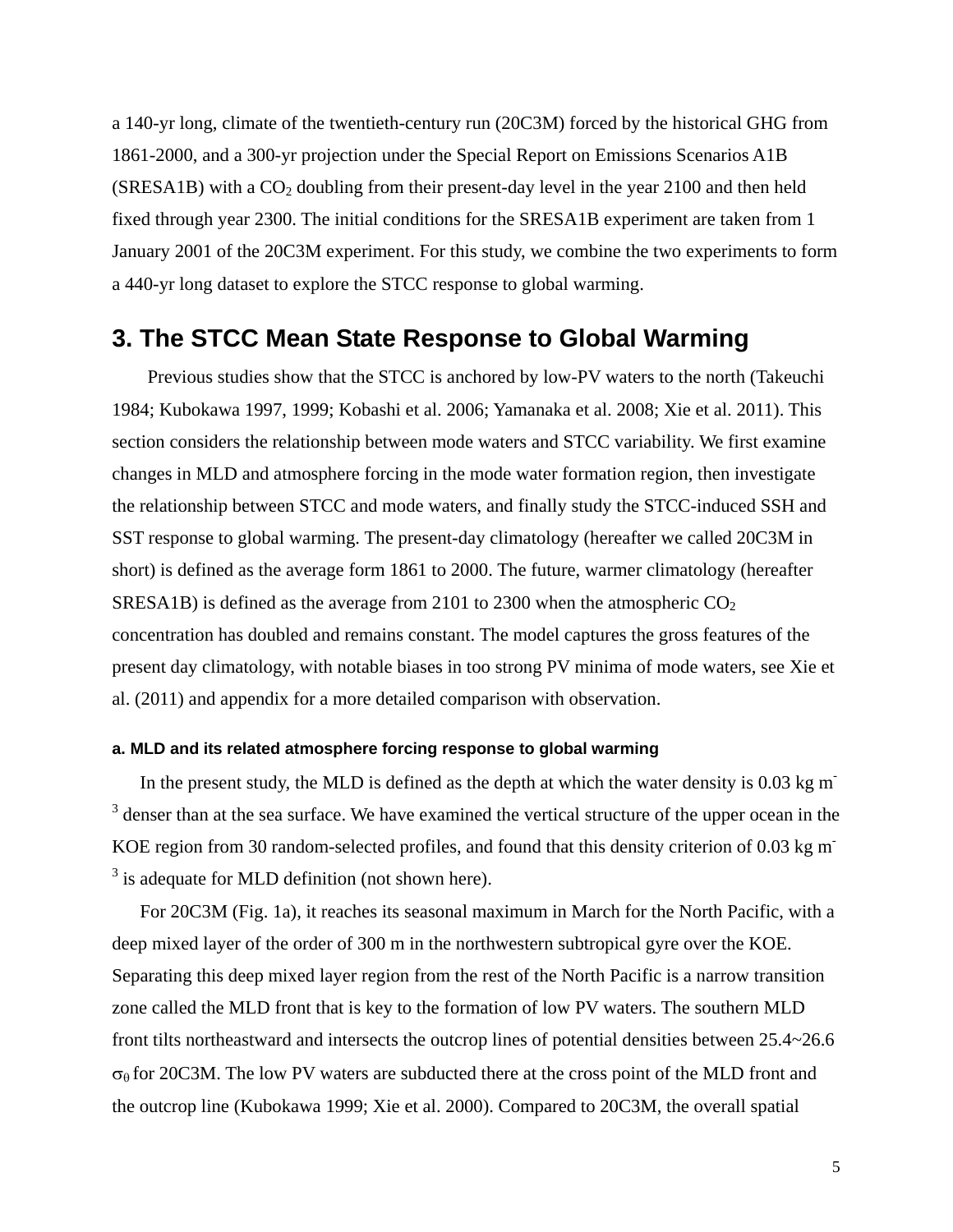structure of the deep MLD region does not change very much in SRESA1B, where MLD shoals about 100 m. The maximum shoaling happens where the mean MLD is deepest, weakening the MLD front as a result. Surface density is 0.4 kg m<sup>-3</sup> lighter than in 20C3M, and mode waters are formed at lighter isopycnals (25.4~26.6  $\sigma_\theta$  for 20C3M, and 25.0~26.2  $\sigma_\theta$  for SRESA1B).

Figure 2a shows sea water temperature and salinity averaged in box in Fig. 1c, and Fig. 2b the potential density. The temperature increases and salinity decreases in a warmer climate, both contributing to a decrease in sea water density. The temperature warming is greater near surface and decreases with depth, while the salinity decreasing is almost uniform from surface to  $~600$  m. Thus the temperature warming is the major cause of increased stratification and the decreased MLD (see also, Figs. 2c and d). The temperature change may be determined by local warming processes while the salinity change is due to advection, since the local fresh water flux anomalies into the ocean is negative. Based on the same GFDL model, Stouffer et al. (2006) and Lee (2009) suggested that this freshening may be induced by increased precipitation in the western equatorial Pacific. The negative salinity anomalies are then advected to higher latitudes by the Kuroshio, leading to the decreased salinity there.

The GHG-induced ocean warming is surfaced-intensified. The enhanced stratification and the decreased sea-air temperature difference contribute to the decreased MLD in the KOE region. As climate warms, surface warming is much stronger over land because of less efficient evaporative cooling and smaller heat capacity than over ocean (Sutton et al. 2007). The land warming is advected eastward from Asia to the KOE, decreasing sea-air temperature difference there (Fig. 1c). The decreased sea-air temperature difference further decreases the upward net surface heat flux, and gives rise to an ocean warming that is greater near the surface and decreases with depth (Fig. 2a). The MLD shoals as a result. This is supported by changes in March MLD, net heat flux, sensible heat flux and zonal wind stress (Fig. 3) averaged in the box in Fig. 1c where the maximum MLD change is located. Despite an increase in local wind speed, the net ocean-to-atmosphere heat loss is reduced by up to  $40 \text{ Wm}^2$  in a warmer climate, to which the decreasing sensible heat flux contributes the most (Fig. 3b and c). This illustrates the crucial role of the decreased sea-air temperature difference in the ocean warming and the resultant shoaling of MLD.

The ocean circulation changes, especially those in the Kuroshio and its extension (Sakamoto et al. 2005; Sato et al. 2006), may also affect SST and MLD distributions. In this model, the KE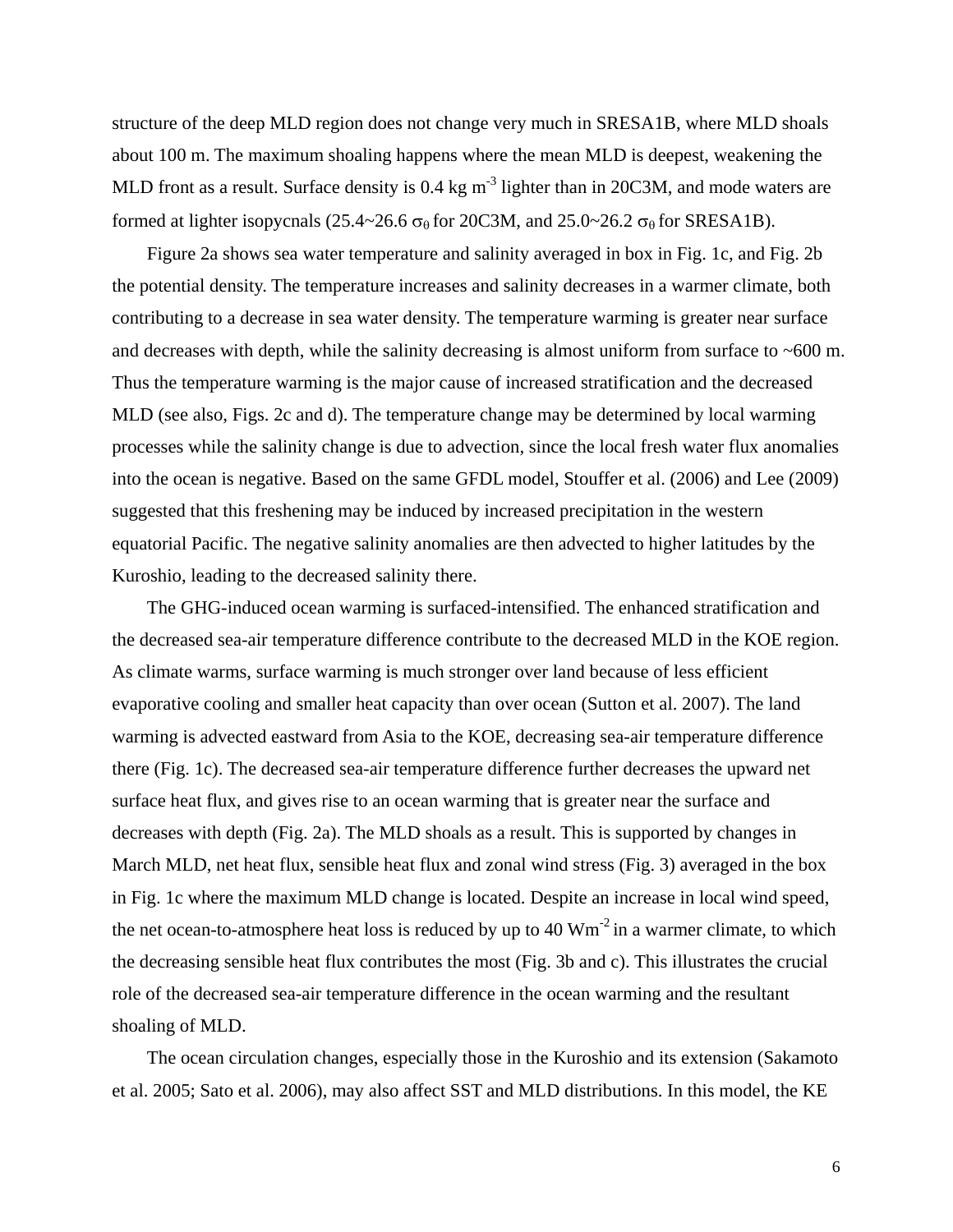shift northward in response to global warming with eastward current anomalies in  $\sim$ 41-45<sup>o</sup>N, where SST warms and the mixed layer deepens (Figs. 1 c and d). Over the climatologically deep MLD region south of 41°N, however, the mixed layer shallows, which seems due to increased stratification and reduced surface heat loss.

### **b. Subduction rate and Mode Waters response to global warming**

As the MLD front weakens in a warm climate, the subduction rate is likely to decrease (Fig. 1). Following Williams (1991), the subduction rate may be expressed as  $S_{mean} = \vec{v}_m \bullet \nabla h_m + \omega_s$ , where  $\omega_e$  is Ekman pumping velocity,  $\vec{v}_m \cdot \nabla h_m$  represents the lateral induction that occurs as water flows from a region of deep mixed layer to a region of shallow mixed layer,  $h_m$  is MLD, and  $\vec{v}_m$  is the current velocity in the mixed layer. We calculated both the annual subduction rate (Qiu and Huang 1995) and the March subduction rate, and found that the March subduction rate contributes most in the annual subduciton rate in this model. In this study we use the March subduction rate for comparison. As climate warms, the subduction rate decreases along the MLD front especially in  $180^{\circ}E \sim 160^{\circ}W$ ,  $33^{\circ} \sim 38^{\circ}N$ . The corresponding subduction rate averaged in the box in 20C3M is  $7.1 \times 10^{-6}$ m s<sup>-1</sup>, and in SRESA1B decreases to  $4.5 \times 10^{-6}$ m s<sup>-1</sup>. Further calculations show that the weakened MLD front is the major cause of reduced subduction, while the Ekman pumping velocity and the anomalous current effect on lateral induction are negligible (Fig. 7c).

Due to the reduced subduction rate, less mode waters are formed (Fig. 4). Figure 4 compares density distributions of mode water cores between 20C3M and SRESA1B. The mode water is characterized by a vertical minimum in PV. PV is defined as *z f* Δ Δ<sup>ρ</sup> ρ , where f is Coriolis parameter,  $\rho$  is sea water density, and  $\frac{\Delta \rho}{\Delta z}$  is the vertical gradient of potential density. A low-PV core is defined as a vertical PV minimum  $\left(\langle 1.5 \times 10^{-10} \text{m}^{-1} \text{s}^{-1} \right)$  in the density range of 25.0~27.0  $\sigma_{\theta}$ . We choose this density range because it covers the surface density in the STMW formation area during winter and the base of CMW, which is closely related to the STCC (not shown here). We have calculated the actual volume of such low-PV cores as a function of density. A PV minimum tends to occur in two distinct density ranges (i.e., 25.4-25.7  $\sigma_{\theta}$  and 26.2-26.6  $\sigma_{\theta}$  in 20C3M; 25.4-25.6  $\sigma_\theta$  and 26.0-26.4  $\sigma_\theta$  in SRESA1B) (Fig.4). The peak at 25.4 to 25.7  $\sigma_\theta$  in 20C3M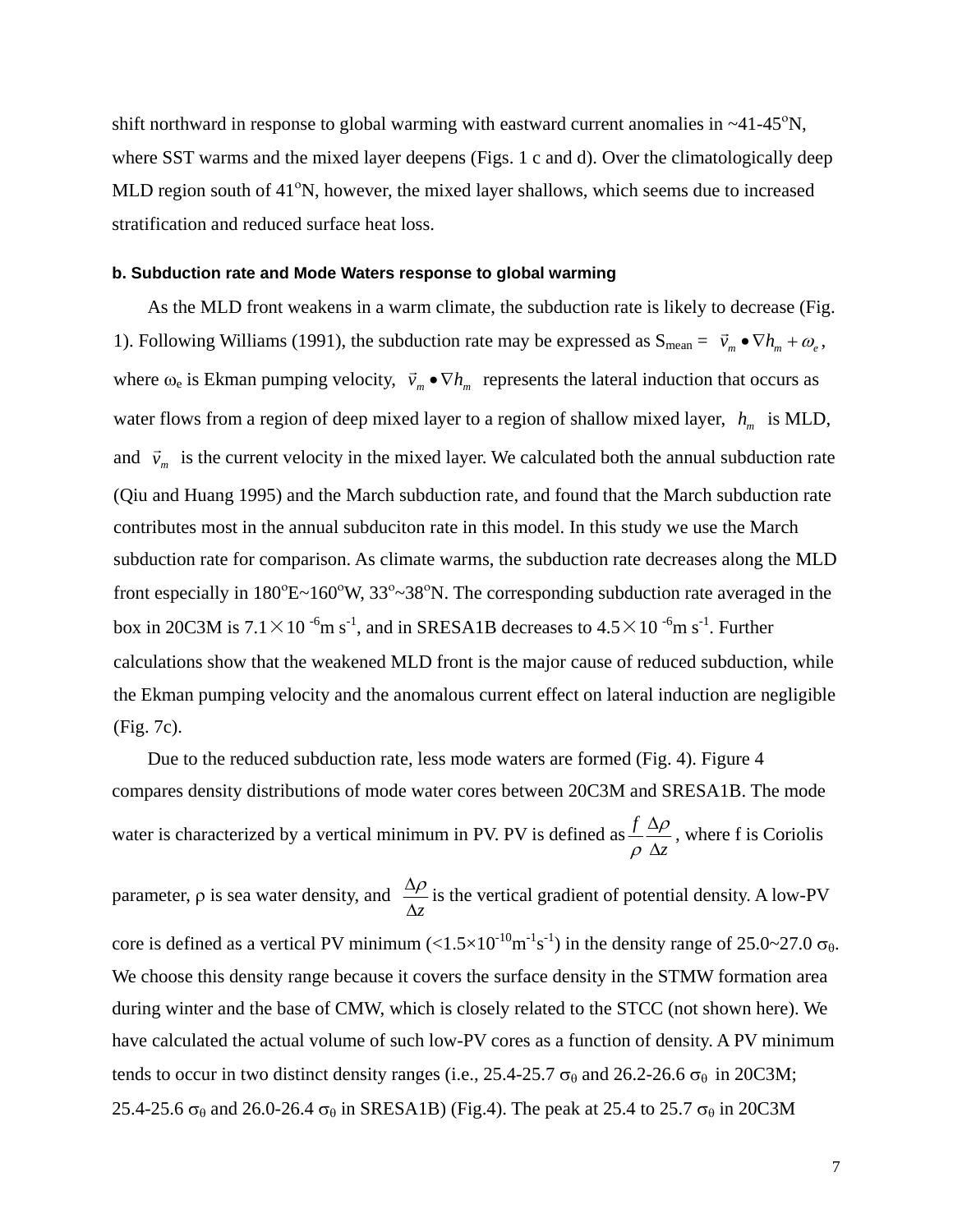(25.4-25.6  $\sigma_{\theta}$  in SRESA1B) corresponds to the simulated STMW core, while the peak of 26.2-26.6  $\sigma_{\theta}$  in 20C3M (26.0 to 26.4  $\sigma_{\theta}$  at SRESA1B) to the simulated CMW core. Both peaks in low-PV occurrence are markedly diminished and each moves to a lighter density, similar to result of Luo et al. (2009) that the mode waters are produced on lighter isopycnal surfaces and are significantly weakened as climate warms based on a set of IPCC AR4 models. Due to a larger decrease in subduction rate at the CMW formation region, the changes in CMW are much more prominent than those in the STMW in this GFDL model, which we will show lead to large changes in STCC.

Figure 5 is the March low-PV ( $\langle 1.5 \times 10^{-10} \text{m}^{-1} \text{s}^{-1}$ ) distributions on 26.5  $\sigma_\theta$  for 20C3M and 26.2  $\sigma_\theta$  for SRESA1B. These isopycnals represent the cores of CMW in respective periods (Fig. 4). In the northwest subtropical gyre, the isopycnal PV minimum forms at the intersection between the MLD front and the outcrop line, and then flows southward by the gyre circulation. The low-PV tongue extends eastward and then turns southwestward. Compared to 20C3M,the low-PV tongue is much weak in SRESA1B, with the area of PV less than  $1.5 \times 10^{-10}$ m<sup>-1</sup>s<sup>-1</sup> contracted. The subduction point for the CMW core also shifts from the southeast flank of the MLD front to the eastern edge, consistent with the similar shift in maximum subduction rate (Figs. 1 a, b). We have compared mode waters formed at a similar subduction point (e.g. 26.5  $\sigma_{\theta}$ ) in 20C3M and 26.0  $\sigma_{\theta}$  in A1B), and found a marked weakening in PV minimum. There are some changes in the path of low-PV water, consistent with circulation changes.

#### **c. Relationship between Mode Waters and STCC**

As mode waters form and circulate in the subtropical gyre, they produce negative PV gradients that support a density front above that anchors STCC. This subsection relates the weakened mode waters to STCC under global warming.

Figure 6 shows a latitude-depth section of zonal velocity and potential density along the international dateline. For 20C3M, the STCC is a surface eastward current confined to the upper 250 m, in thermal wind balance with the northward shoaling of the upper pycnocline  $(\sigma_0 < 26.25$  at this longitude). In 20<sup>°</sup>-25<sup>°</sup>N where the STCC is found, the lower pycnocline slopes downward as predicted by the Sverdrup theory. The 26.5  $\sigma_{\theta}$  isopycnal begins to shoal northward as a thick layer of low PV water is found underneath. The 26.25  $\sigma_{\theta}$  isopycnal shows an ever steeper northward shoaling, pushed by low-PV water in the 26.25-26.5  $\sigma_{\theta}$  layer (26<sup>o</sup>N). Thus the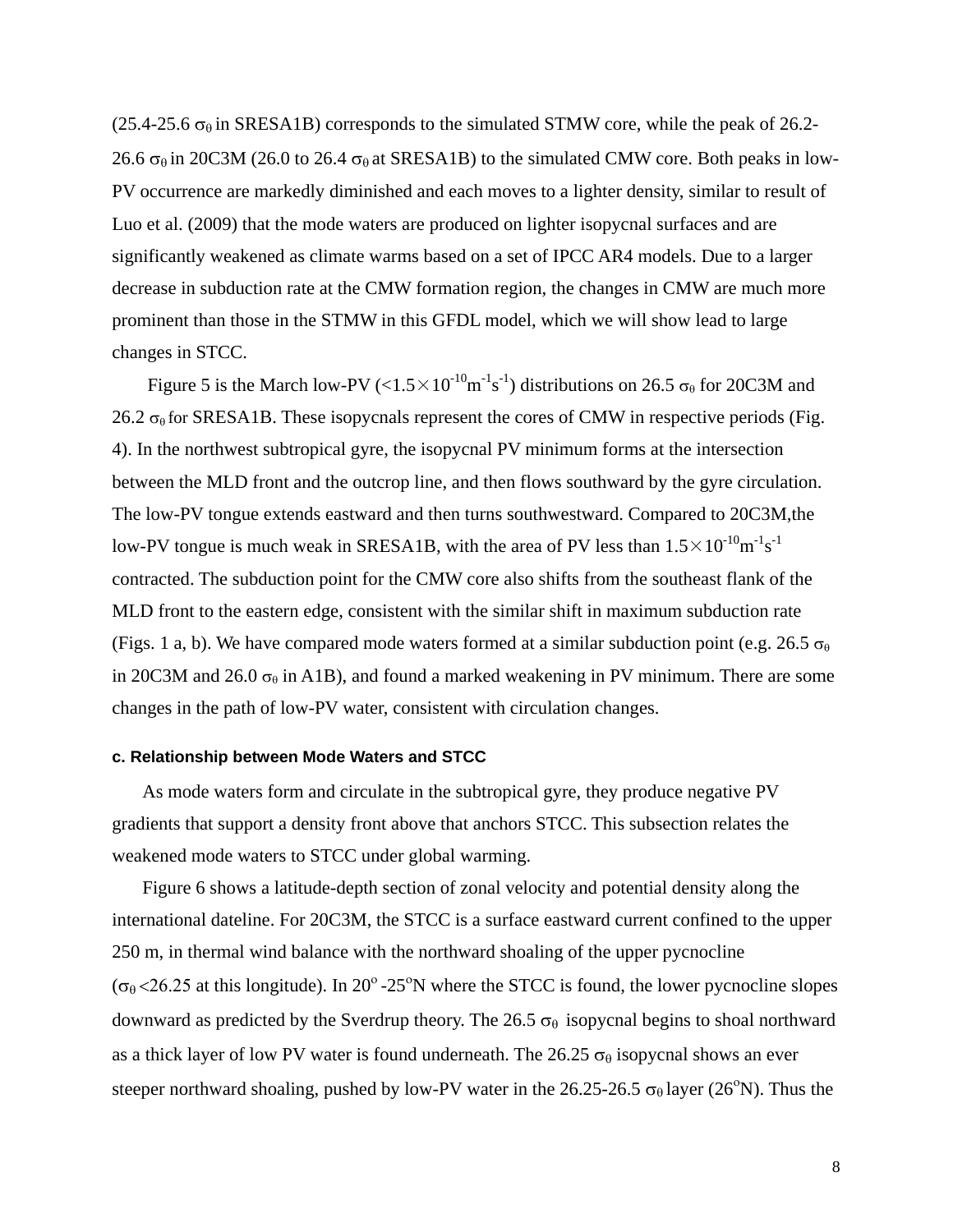STCC is closely associated with mode waters underneath, which is in turn determined by upstream conditions in the ventilated thermocline. This is consistent with Kobashi et al. (2006) who relate the eastward shear to negative PV gradients in the underneath mode-water layer. For SRESA1B, this overall vertical structure of STCC and its relationship to mode waters do not change, indicating that the STCC is still tied to mode waters in SRESA1B. The upper ocean has a lighter density field  $(-1.0 \text{ kg m}^3)$  lighter), and is more stratified over the entire depth, similar to the result of Luo et al. (2009) based on a set of IPCC AR4 models. As mode waters move to lighter isopycnal surfaces, the upper pycnocline that starts to shoal northward changes to 25.5  $σ<sub>θ</sub>$  from 26.5  $σ<sub>θ</sub>$  in 20C3M. In addition, the northward shoaling is much gentler thanks to the weakened mode waters underneath. Consequently, compared to 20C3M, the mean zonal velocity of STCC reduces from 10 cm/s in 20C3M to 4 cm/s in SRESA1B and the corresponding STCC depth also shoals from 250 m to 150 m, indicating that the STCC decelerates as climate warms in this coupled model.

We further investigate the evolution of STCC and mode waters. Figure 7a shows time series of 50 m zonal current velocity, averaged in  $170^{\circ}E \sim 140^{\circ}W$ ,  $20^{\circ} \sim 30^{\circ}N$  with the zonal velocity larger than 0 cm/s. The mean zonal velocity of STCC is ~10 cm/s, with a decadal variability at a typical time scale of 50 years during the  $20<sup>th</sup>$  century. The STCC weakens sharply as the atmospheric  $CO_2$  concentrations increase from 2001 to 2100 (Fig.7a). After 2100 when the  $CO_2$ concentrations stabilize in SRESA1B, the STCC speed also becomes stable at ~4 cm/s without a distinct linear trend. In addition, we have calculated vertical PV minimum averaged in 170<sup>°</sup>E~140<sup>°</sup>W, 25<sup>°</sup>~35<sup>°</sup>N in the density range of 25.4~26.6 $\sigma_{\theta}$  with the condition of PV less than  $1.5 \times 10^{-10}$ m<sup>-1</sup>s<sup>-1</sup>. The minimum PV is about  $2.0 \times 10^{-11}$ m<sup>-1</sup> s<sup>-1</sup> in the 20<sup>th</sup> century while it increases to  $4.0\times10^{-11}$  m<sup>-1</sup>s<sup>-1</sup> as climate warms, illustrating the weakened mode waters (Fig. 7b). The correlation between minimum PV (Fig. 7b) and the STCC speed (Fig. 7a) is  $\sim$ -0.9, suggestive of a close relationship between STCC variability and mode waters. This high correlation is mainly emanated from the rising minimum PV trend and the decreasing STCC strength trend as climate warms. Furthermore, the lateral induction and STCC speed are also closely related, with a correlation of ~0.72 when lateral induction leads STCC by 3 years.

### **d. STCC-induced SSH and SST response to global warming**

The STCC is located in the central North Pacific  $(20^{\circ} - 30^{\circ} \text{ N})$  where the isohypses of the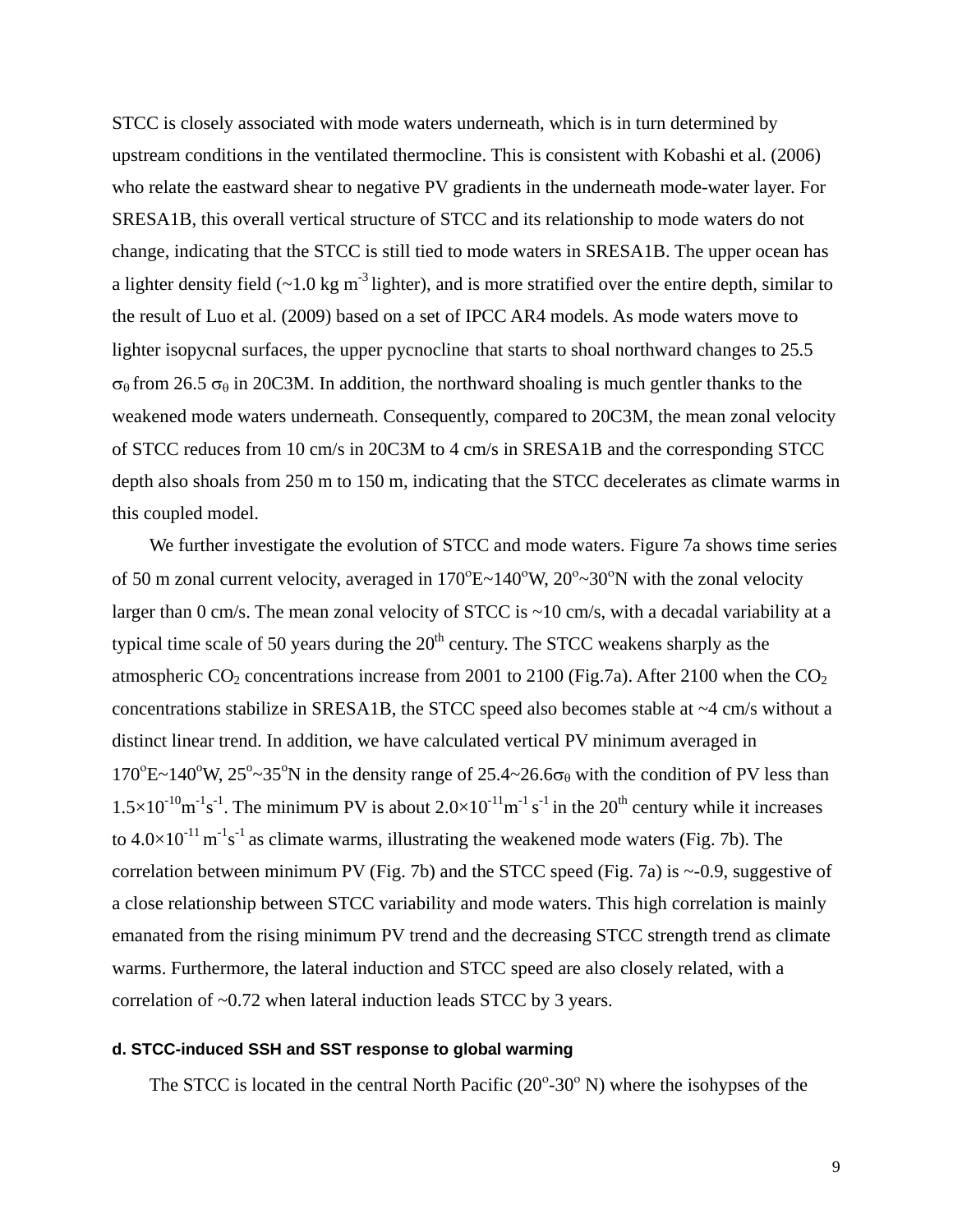SSH veer northeastward. The horizontal gradient of SSH there indicates the strength of STCC. From 20C3M to SRESA1B, the overall horizontal structure of mean SSH does not change, but the STCC ridge in SSH decays significantly, indicative of a weakened STCC (Fig. 8). A band of negative SSH anomalies is collocated with the mean SSH ridge. The SSH anomalies represent a weakening of STCC (Xie et al. 2010). In the SST field, a northeast slanted dipole of surface warming is found in the central subtropical gyre. The SST warming dipole, however, is displaced west of the SSH anomalies band, suggestive of the importance of meridional thermal advction. According to Xie et al. (2011), the northeast-slanted bands of temperature and circulation in the central subtropical gyre are characteristic of a natural mode of STCC variability associated with changes in mode-water ventilation. It seems that this natural mode of STCC variability is excited by global warming, resulting in banded structures in sea surface warming.

### **4. Response of STCC Variability to Global Warming**

STCC variability is the dominant mode of SSH in the central subtropical gyre on decadal timescales in CM2.1 (Xie et al. 2011). This section investigates how this STCC mode evolves as climate warms, and explores the mechanisms. In order to focus on decadal variability, a bandpass filter (10~100 years) is applied.

### **a. STCC mode response to global warming**

In the interior subtropical gyre away from KOE, a high-variance band of SSH is found in 20C3M (Fig. 8a), roughly coinciding with the STCC ridge in mean SSH and stretching from the western pacific through the north of Hawaii. This high variance band of STCC almost disappears as climate warms (Fig. 8b). Following Xie et al. (2011), we perform an empirical orthogonal function (EOF) analysis for the band-pass filtered SSH from 1861 to 2300 in the central subtropical gyre domain ( $165^{\circ}E \sim 145^{\circ}W$ ,  $20^{\circ} \sim 35^{\circ}N$ ) where the STCC high-variance band is located. Figure 9 shows the spatial pattern and principal component (PC) of the leading mode $$ the STCC mode hereafter — which explains  $43.7\%$  of the total variance in the central gyre domain. The EOF mode features an eastwestward dipole, with the SSH anomalies in the STCC band opposite in phase with those in the high-variance band to the northwest. This northeastslanted dipole pattern is similar as the control run result without external forcing (Xie et al. 2011), representing a conbination of the STCC strength and displacement.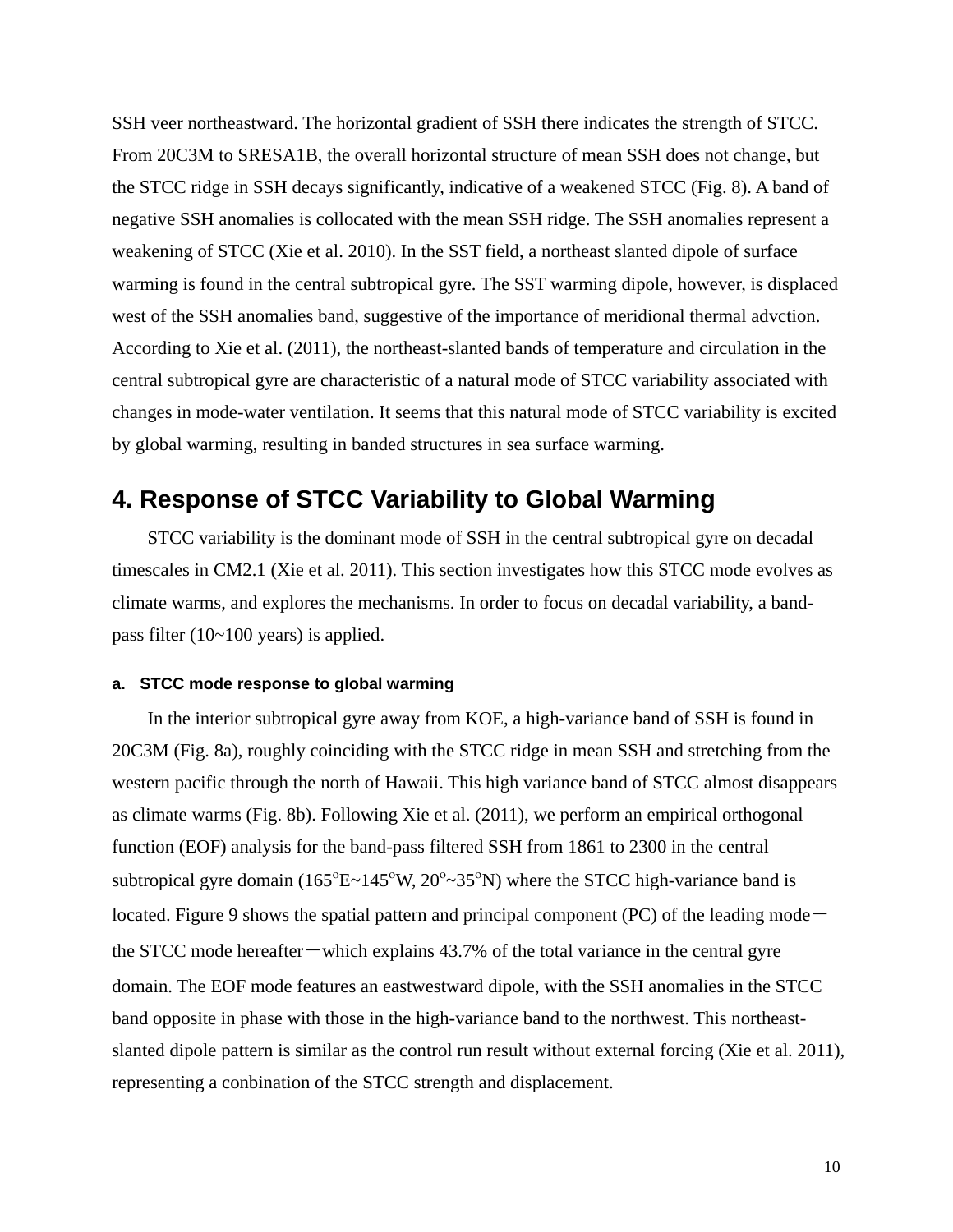The PC time series shows that the STCC mode decays substantially as climate warms from the late  $21<sup>st</sup>$  century onward. By the end of 2100 when the CO<sub>2</sub> concentrations double their present-day level, the amplitude of the STCC mode is reduced about three times (Fig. 9b). The typical time scale of the STCC mode in the  $20<sup>th</sup>$  century is ~50 years. The STCC decadal variability in the  $20<sup>th</sup>$  century seems to be associated with the model's Pacific Decadal Oscillation (PDO), with the latter affecting MLD in the KOE region and thus the subduction rate (Qu and Chen 2009). The correlation efficient between the PDO index and the KOE subduction rate is ~0.65 in this model. The timescale of the STCC mode then decreases quickly with the increase in CO2 concentrations to ~25 years by the end of 2100 (Fig. 9b). We have performed separate EOF analysis for SSH for 2100 to 2300 in the same domain, but the STCC mode no longer appears as the leading mode (not shown here). The timescale of PDO also decreases under global warming, which may explain the apparent decrease in the timescale of the STCC mode.

#### **b. Mechanisms**

This subsection investigates why the STCC mode decays as climate warms. Figure 10b shows the band-pass filtered time series of the area averaged mode-water thickness in 25.4 $\sigma_{\theta}$  ~ 26.6  $\sigma_{\theta}$  with the vertical PV minimum less than  $1.5 \times 10^{-10} \text{m}^{-1} \text{s}^{-1}$  in  $170^{\circ} \text{E} \sim 140^{\circ} \text{W}$ ,  $25^{\circ} \sim 35^{\circ} \text{N}$ north of the STCC, and Fig. 10c the lateral induction averaged in the subduction region to the northwest (175<sup>o</sup>E~175<sup>o</sup>W, 30~40<sup>o</sup>N) with the total subduction rate greater than  $0.4 \times 10^{-5}$  ms<sup>-1</sup>, the same region as in Fig. 7c except for the band-pass filter here. As climate warms, variability of the mode-water thickness and lateral induction weakens greatly, and the typical timescale decreases. The close correlation among the three time series in Fig. 10 indicates that decadal variability of STCC is closely related to changes in mode water and lateral induction, which is further caused by MLD variability as discussed in the last section. In the present-day climate, the correlation between STCC mode and mode water thickness is  $\sim 0.82$ , and the maximum correlation between lateral induction and STCC mode is ~0.79 when the former leads by 3 years. This close connection is weakened as climate warms, to ~0.40 between SSH-PC1 and mode water thickness, and ~0.25 between SSH-PC1 and lateral induction.

Following Kobashi et al. (2006), the shoaling of an upper pycnocline may be expressed as a function of PV (q) distribution,  $\left(\frac{cz(\rho)}{z_0}\right)_\rho = -\frac{1}{z_0} \int_0^{\rho} \frac{1}{z(\rho)} (\rho - \frac{J}{z(\rho)} \left(\frac{cq(\rho)}{z_0}\right)_\rho) d\rho + \left(\frac{cz_0(\rho_b)}{z_0}\right)_\rho$  $\rho = -\frac{1}{\rho_{\rm c}} \int_{\rho_{\rm b}}^{\rho} \frac{1}{a(\rho)} (\beta - \frac{f}{a(\rho)} (\frac{\partial q(\rho)}{\partial y})_{\rho}) d\rho + (\frac{\partial z_0(\rho_{\rm c})}{\partial y})$ ρ β  $\left(\frac{\partial z(\rho)}{\partial y}\right)_{\rho} = -\frac{1}{\rho_0} \int_{\rho_b}^{\rho} \frac{1}{q(\rho)} (\beta - \frac{f}{q(\rho)} \left(\frac{\partial q(\rho)}{\partial y}\right)_{\rho}) d\rho + \left(\frac{\partial z_0(\rho_b)}{\partial y}\right)$  $q(\rho)$   $\partial_y$   $q(\rho)$   $\partial_y$   $\partial_y$   $\partial_y$   $\partial_y$  $d\rho + (\frac{\partial z}{\partial x})$ *y q q f*  $y \quad p \quad \rho_0 \rightarrow p_b q$  $\zeta(\rho)$   $\frac{1}{\rho} \int_{0}^{\rho} \frac{1}{\rho} \frac{1}{\rho} \int_{0}^{B} \frac{\partial q(\rho)}{\partial q} d\rho + \int_{0}^{\rho} \frac{\partial z_{0}(\rho)}{\partial q} d\rho$ *<sup>b</sup>* ∂  $+\left(\frac{\partial}{\partial x}\right)$  $\frac{\partial z(\rho)}{\partial y}$ <sub>)</sub><sub>ρ</sub> =  $-\frac{1}{\rho_0} \int_{\rho_b}^{\rho} \frac{1}{q(\rho)} (\beta - \frac{f}{q(\rho)} (\frac{\partial q(\rho)}{\partial \rho})$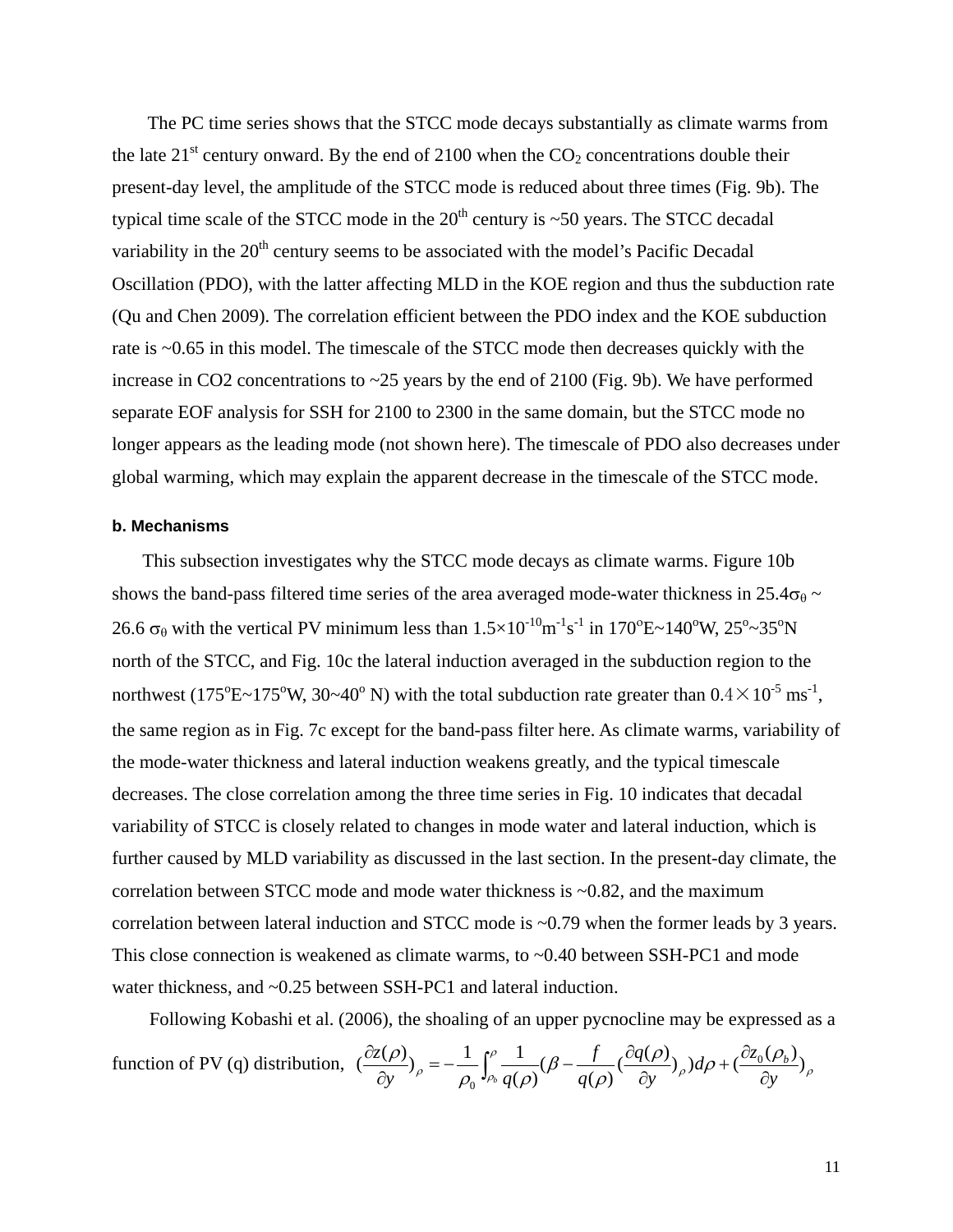(1) where  $z_0$  is the depth of the reference isopycnal surface  $\rho_b$  ( $\geq \rho$ ) and the subscript  $\rho$  denotes the partial derivative taken at a constant  $\rho$  surface. The left-hand side of Eq. (1) is the meridional slope of the isopycnal surface that is related to the STCC strength, and the first term on the right side is the vertical integration of the deviation of the meridional PV gradient from the ambient vorticity gradient β. Thus the meridional slope of an isopycnal surface and the STCC strength are related to the PV (q) gradient below.

This PV gradient effect is further inversely proportional to PV value itself in Eq. (1). It is conceivable that changes in both the mean and variability of PV leads to changes in STCC variability. We qualify the effect of changes in the mean and variability of PV on STCC by examining the following four combinations for calculating the meridional slope of the  $24.5\sigma_{\theta}$ isopycnal: 1)  $q = \overline{q}_{20C} \pm q'_{20C}$ ; 2)  $q = \overline{q}_{20C} \pm q'_{AB}$ ; 3)  $q = \overline{q}_{AB} \pm q'_{20C}$ ; 4)  $q = \overline{q}_{AB} \pm q'_{AB}$ , where  $\overline{q}$ is the mean PV, *q*' is the PV standard deviation, and the subscript 20C (A1B) denotes output from the 20C3M (SRESA1B) run. For example, the variability of  $\left(\frac{\partial z(\rho)}{\partial q}\right)_{\rho}$ *y z* ∂  $\frac{\partial z(\rho)}{\partial z}$ , in case 2 is derived from the difference based on Eq. (1) using  $q = \overline{q}_{20C} - q'_{AB}$  and  $q = \overline{q}_{20C} + q'_{AB}$ , namely by holding mean PV to the 20C3M values but using anomalies from the SRESA1B projection. The comparison of case 2 to cases 4 and 1 gives an estimate of the effects of the mean state and variability, respectively.

Figure 11 compares the meridional slope anomaly  $\left(\frac{\partial z(\rho)}{\partial y}\right)^{1}_{\rho}$ *y z* ∂  $\frac{\partial z(\rho)}{\partial}$ <sub>*c*</sub> at 24.5  $\sigma_{\theta}$  along the

international dateline among four cases. We choose 24.5  $\sigma_\theta$  because it generally represents the maximum meridional slope of the upper pycnocline in both 20C3M and SRESA1B runs (Fig. 6). For a given PV variability, the STCC anomaly is larger for the 20C3M mean state with a strong mode water ventilation than for the SRESA1B mean state. On the other hand, for a given mean state, the STCC anomaly is bigger with 20C3M mode water variability ( $q'_{20C}$ ). The comparison in Fig. 11 indicates that the  $\bar{q}$  change (dashed black curve) is equally important as the decrease in *q*' (gray solid curve) for STCC variability. In global warming, the PV minimum in the mean weakens because of the shoaling MLD in KOE while PV variability decreases due to the decreased variance of MLD.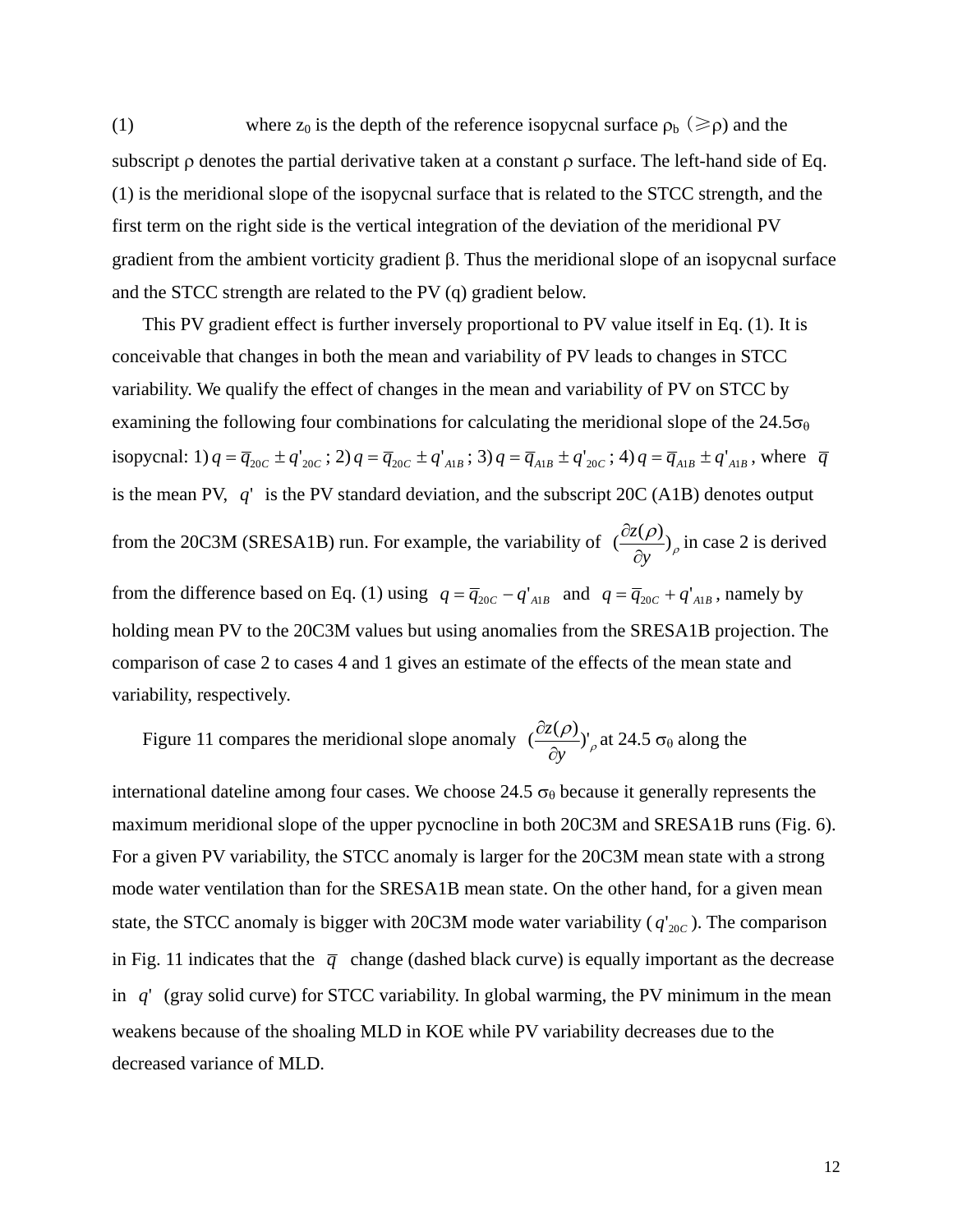### **5. Summary**

We have examined the response of the mean STCC and its variability to global warming in the GFDL coupled model CM2.1, which is forced by increased greenhouse gas concentrations. Since land warming is stronger than over ocean as climate warms, the offshore advection from Asia decreases the sea-air temperature difference over KOE. As a result, the ocean-toatmosphere heat loss is reduced by 30  $Wm<sup>-2</sup>$  in the KOE region. Such a change in the heat flux contributes to an ocean warming that is large near the surface and decreases with depth, causing the MLD to shoal. The maximum reduction in MLD appears in the KOE region where the mean MLD is the largest, weakening the MLD front and decreasing the subduction rate (mainly determined by lateral induction). Both the warming the freshening at the sea surface contribute to decreasing surface density, causing mode waters to form on lighter isopycnals. Due to both the decreased subduction rate and the decreased sea surface density, less mode waters are formed on lighter isopycnals. The southward advection of weakened mode waters causes the upper pycnocline to shoal less than in the present-day climatology and decelerate the STCC. The STCC mode of decadal variability decays in amplitude as climate warms. In fact, it ceases to be the dominate mode of SSH in the central subtropical gyre for the  $22<sup>th</sup> \sim 23<sup>th</sup>$  century. The decay of the STCC mode is due both to the weakened mode water in the mean state and to reduced variability in MLD and subduction over the KOE region.

Compared with observations by Kobashi et al. (2006) the eastern STCC is too strong, a bias likely due to too strong mode waters. The same bias also appears in the control run of GFDL CM2.1, as documented by Xie et al. (2011). Non-eddy resolving models simulate too strong mode waters and may exaggerate mode-water dynamics. There is evidence for the mode water effect on STCC variability in observations (Kobashi et al. 2006) and eddy-resolving models (Yamanaka et al. 2008; Nonaka et al. 2011; Sasaki et al. 2011; this issue). It is important to bridge the gap between coarse-resolving and eddy-resolving models and with observations, and quantify the role of mode water ventilation in climate variability.

**Acknowledgements:** We thank the anonymous reviewers for constructive and helpful comments. This work is supported by the Qianren project, Changjiang Scholar Program, Natural Science Foundation of China (40830106, 40921004), National Key Program for Developing Basic Science of China 2007CB411803 and 2010CB428904, the US National Science Foundation, and the Japan Agency for Marine Earth Science and Technology.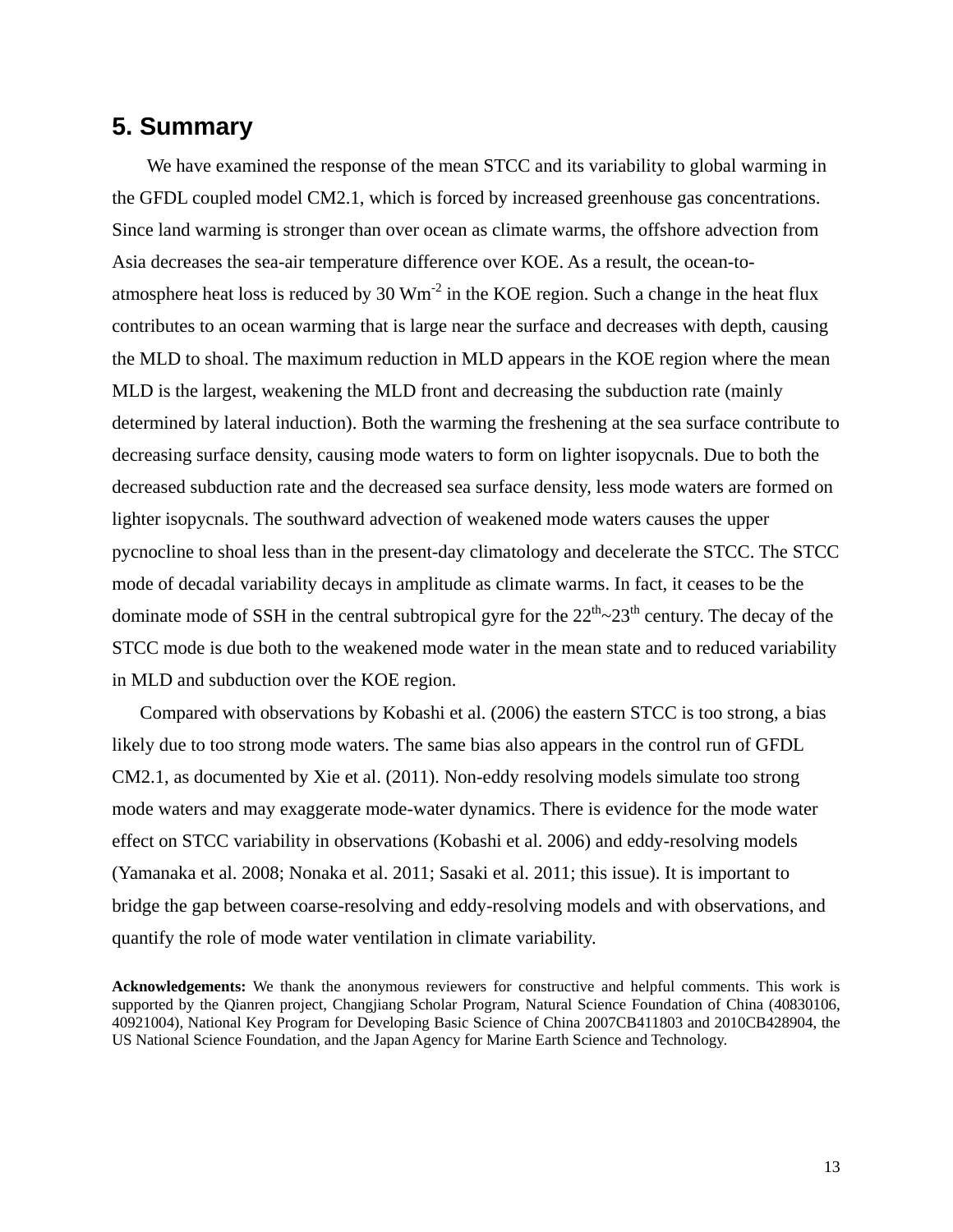#### **APPENDIX**

#### **Comparison with Observations**

Our recent study (section 3a of Xie et al. 2011) compared the control run of GFDL CM2.1, the same model used here, with observations, here we just provide a brief comparison of key variables from 20C3M against previous observational studies.

Using hydrographic data, Suga et al. (2004) showed that the winter MLD exhibits two distinct maximum, one to the south of the Kuroshio Extension and one to the north, which are the formation regions for the STMW and the CMW, respectively. Compared to observations, Fig. 1a exhibits a broad, zonally elongated region of deep mixed layer, resulting in too extensive formation of mode waters (Suga et al. 2004; Thompson and Cheng 2008). The zonal elongated region of deep MLD may have caused spatial biases in the maximum subduction rate in Fig.1a displaced too east compared to observations (e.g. Qiu and Hwang 1995; Qu and Chen 2009). According to Suga et al. (2004), small corss-isopycnal flow in the mixed layer plays a key role in the CMW formation, while it is the lateral induction in this model.

In observations, the STMW (CMW) is found in a density range of 25.3-25.7  $\sigma_{\theta}$  (26.1-26.5) σθ) [Suga et al. 1989, 1997, 2004; Nakamura 1996; Hanawa and Talley 2001]. For 20C3M, the STMW (CMW) is clustered in 25.4-25.7  $\sigma_{\theta}$  (26.2-26.6  $\sigma_{\theta}$ ). The model mode waters are slightly denser by 0.1  $\sigma_{\theta}$ , but the density range of the two mode waters is broadly consistent with observations. However, the typical minimum PV of mode waters is  $\sim 1.5 \times 10^{-10}$  m<sup>-1</sup> s<sup>-1</sup> in the observed climatology while it is  $\sim 0.5 \times 10^{-10}$  m<sup>-1</sup> s<sup>-1</sup> in the model (Fig. 7b). What's more, the low PV tongue on the isopycnal is much more diffused in observations than in the model, with a broader spatial structure and larger PV values (Fig. 5b of Xie et al. 2011).

In the observed meridional transect (Fig. 3b of Xie et al. 2011), the maximum zonal velocity of STCC is ~3 m/s at 26.5 °N, anchored by PV minima on  $25.5 \sim 26.5 \sigma_\theta$  to the north. The observed zonal velocity of STCC is much weaker than in the model, and these PV minima north of STCC are not as pronounced as in the model. The eastern STCC that we mainly focuse on in this study seems to be too strong in 20C3M compared to observations, a bias likely due to too strong mode waters.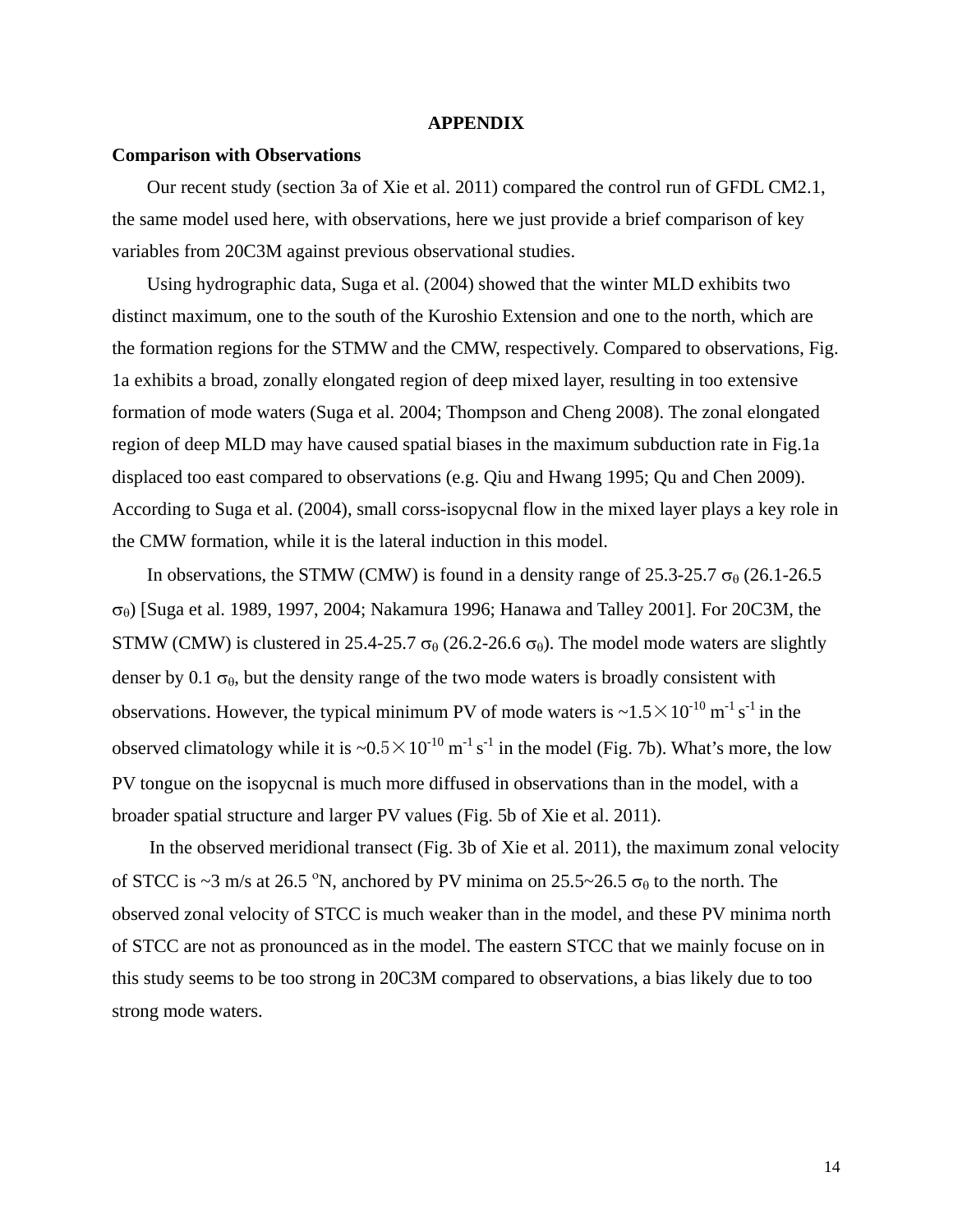#### **References**

- Aoki, Y., T. Suga, and K. Hanawa (2002) Subsurface subtropical fronts of the North Pacific as inherent boundaries in the ventilated thermocline. *J. Phys. Oceanogr.*, **32**, 2299–2311.
- Delworth, Thomas L., et al (2006) GFDL's CM2 Global Coupled Climate Models. Part I: Formulation and Simulation Characteristics. *J. Climate*, **19** (5), doi:10.1175/JCLI3629.1.
- Hanawa, K., and L. D. Talley (2001) Mode waters, *in Ocean Circulation and Climate*, Int. Geophys. Ser., edited by G. Siedler, J. Church, and J. Gould, pp. 373–386, Elsevier, New York.
- Lee, H.-C (2009) Impact of atmospheric CO<sub>2</sub> doubling on the North Pacific Subtropical Mode Water, *Geophys. Res. Lett.*, **36**, L06602, doi:10.1029/2008GL037075.
- Kobashi, F., H. Mitsudera and S.-P. Xie (2006) Three subtropical fronts in the North Pacific: Observational evidence for mode water-induced subsurface frontogensis. *J. Geophys. Res.-Oceans*, **111**, C09033, doi:10.1029/2006JC003479.
- Kobashi, F., H., S.-P. Xie, N. Iwasaka and T. Sakamoto (2008) Deep atmospheric response to the North Pacific oceanic subtropical front in spring. *J. Climate*, **21**, 5960–5975.
- Kubokawa, A. (1997) A two-level model of subtropical gyre and subtropical countercurrent. *J. Oceanogr.,* **53,** 231- 244.
- Kubokawa, A. (1999) Ventilated thermocline strongly affected by a deep mixed layer: A theory for subtropical countercurrent. *J. Phys. Oceanogr.,* **29,** 1314–1333.
- Kubokawa, A., and T. Inui (1999) Subtropical countercurrent in an idealized ocean GCM. *J. Phys. Oceanogr.,* **29,** 1303–1313.
- Lin, S. -J. (2004) A "vertically Lagrangian" finite-volume dynamical core for global models. *Mon. Wea. Rev.,* **132**, 2293-2307.
- Luo, Y., Q. Liu, and L. M. Rothstein (2009) Simulated response of North Pacific Mode Waters to global warming, *Geophys. Res. Lett.,***36,** L23609, doi:10.1029/2009GL040906.
- Nakamura, H. (1996) A pycnostad on the bottom of the ventilated portion in the central subtropical North Pacific: Its distribution and formation, *J. Oceanogr.*, **52**, 171–188.
- Qiu, B. and X. Hwang, 1995: Ventilation of the North Atlantic and North Pacific: Subduction versus Obduction. *J. Phys. Oceanogr.*, **25**, 2374-2390.
- Qu, T., and J. Chen (2009) A North Pacific decadal variability in subduction rate. *Geophys. Res. Lett.*, **36**, L22602, doi:10.1029/2009GL040914.
- Sakamoto, T., H. Hasumi, M. Ishii, S. Emori, T. Suzuki, T. Nishimura, and A. Sumi (2005) Responses of the Kuroshio and the Kuroshio Extension to global warming in a high-resolution climate model, *Geophy. Res. Lett.*, **32**, L14617, doi:10.1029/2005GL023384.
- Sasaki, H., S.-P. Xie, B. Taguchi, M. Nonaka, S. Hosoda, and Y. Masumoto (2011) Interannual variations of the Hawaiian Lee Countercurrent induced by low potential vorticity water ventilation in the subsurface. *J. Oceanogr.*, submitted.
- Sato, Y., S. Yukimoto, H. Tsujino, H. Ishizaki, and A. Noda (2006) Response of North Pacific ocean circulation in a Kuroshio-resolving ocean model to an Arctic Oscillation (AO)-like change in Northern Hemisphere atmospheric circulation due to greenhouse-gas forcing, *J. Meteor. Soc. Japan,* **84**, 295309.
- Stouffer, R. J., and Coauthors (2006) GFDL's CM2 Global Coupled Climate Models. Part IV: Idealized Climate Response. *J. Climate*, **19**, 723–740.
- Suga, T., K. Hanawa, and Y. Toba, (1989): Subtropical mode water in the 137°E section, *J. Phys. Oceanogr.*, **19**, 1605–1618.
- Suga, T., Y. Takei, and K. Hanawa (1997) Thermostad distribution in the North Pacific subtropical gyre: The central mode water and the subtropical mode water. *J. Phys. Oceanogr.,* **27,** 140–152.
- Suga, T., K. Motoki, Y. Aoki, and A.M. McDonald, 2004: The North Pacific Climatology of Winter Mixed Layer and Mode Waters. *J. Climate*, **34**, 3-22.
- Sutton, R. T., B. Dong, and J. M. Gregory (2007) Land/sea warming ratio in response to climate change: IPCC AR4 model results and comparison with observations. *Geophys. Res. Lett.,* **34**, L02701, doi:10.2029/2006GL028164.
- Takeuchi, K. (1984) Numerical study of the subtropical front and the subtropical countercurrent. *J. Oceanogr. Soc. Jpn.*, **40**, 371–381.
- Thompson, L., and W. Cheng (2008) Water Masses in the Pacific in CCSM3. *J. Climate*, **21**, 4514-4528.
- Uda, M., and K. Hasunuma (1969) The eastward subtropical countercurrent in the western North Pacific Ocean, *J. Oceanogr. Soc. Jpn.*, **25**, 201–210.
- White, W. B., K. Hasunuma, and H. Solomon (1978) Large-scale seasonal and secular variability of the subtropical front in the western North Pacific from 1954 to 1974. *J. Geophys. Res.*, **83**, 4531-4544.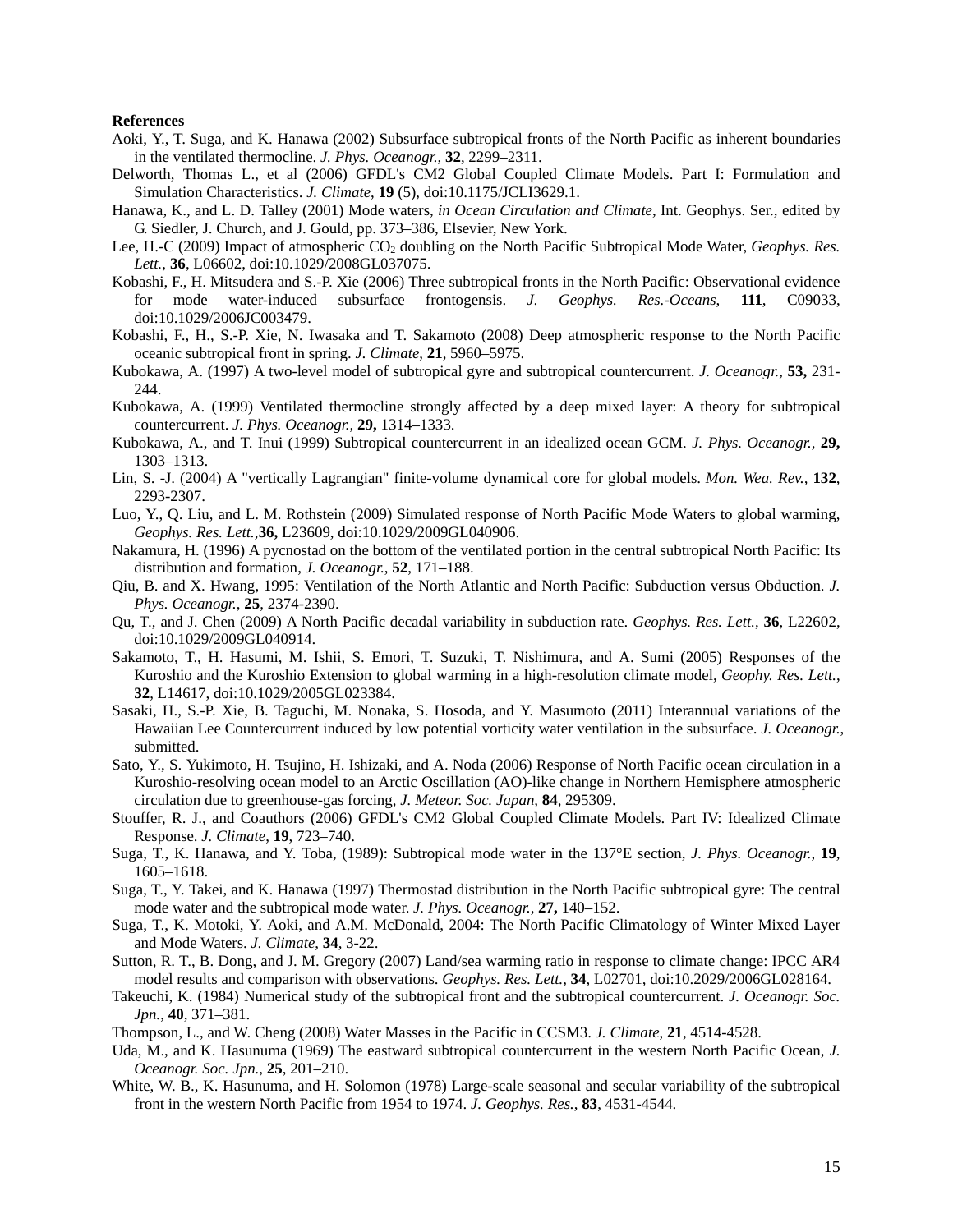- Williams, R. G. (1991) The role of the mixed layer in setting the potential vorticity of the main thermocline. *J. Phys. Oceanogr.,***21,** 1803–1814.
- Xie, S.-P., T. Kunitani, A. Kubokawa, M. Nonaka and S. Hosoda (2000) Interdecadal thermocline variability in the North Pacific for 1958-1997: A GCM simulation. *J. Phys. Oceanogr.*, **30**, 2798-2813.
- Xie, S.-P., C. Deser, G.A. Vecchi, J. Ma, H. Teng, and A.T. Wittenberg (2010) Global warming pattern formation: Sea surface temperature and rainfall. *J. Climate*, **23**, 966-986.
- Xie, S.-P., L. Xu, Q. Liu, and F. Kobashi (2011) Dynamical Role of Mode Water Ventilation in Decadal Variability in the Central Subtropical Gyre of the North Pacific. *J. Climate*., **24**, 1212-1225.
- Yamanaka, G., H. Ishizaki, M. Hirabara, and I. Ishikawa (2008) Decadal variability of the Subtropical Front of the western North Pacific in an eddy-resolving ocean general circulation model, *J. Geophys. Res.*, **113**, C12027, doi:10.1029/2008JC005002.
- Yoshida, K., and T. Kidokoro (1967) A subtropical countercurrent in the North Pacific—An eastward flow near the Subtropical Convergence, *J. Oceanogr. Soc. Japan*., **23**, 88–91.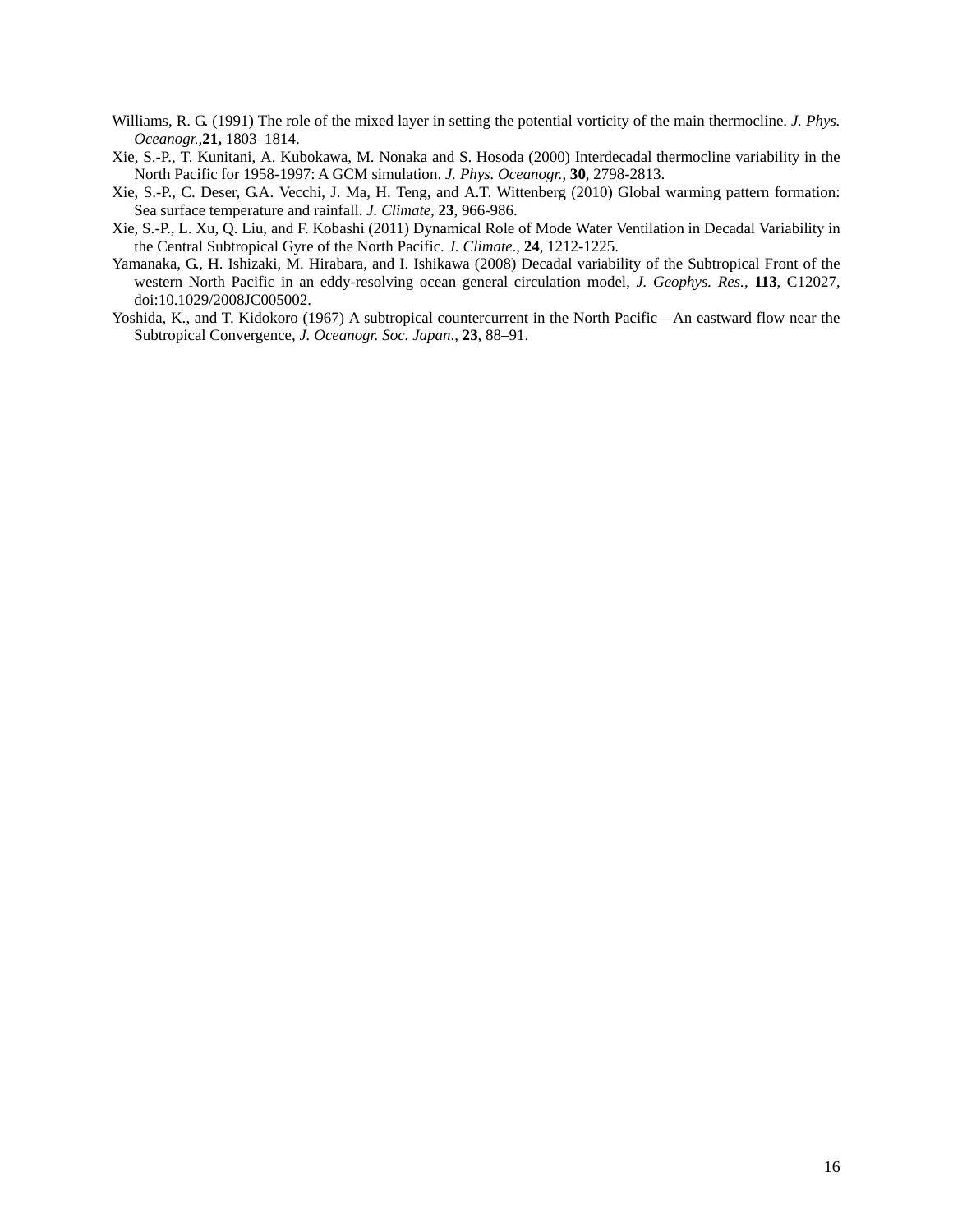

Fig. 1 March mean MLD (black contours at 50 m intervals), surface potential density (blue dash at 0.4 kg m<sup>-3</sup> intervals) and subduction rate (shade in  $10^{-6}$  m s<sup>-1</sup>, only larger than  $4.0 \times 10^{-6}$  m s<sup>-1</sup> is shown here) in (a) 20C3M form 1861 to 2000, and (b) SRESA1B from 2101 to 2300 when the atmospheric  $CO_2$  concentrations are doubled and held constant thereafter. (c) March mean MLD difference from SRESA1B to 20C3M (black contours at 50 m intervals, negative contours dashed), superimposed on SRESA1B – 20C3M sea-air temperature difference (shade in <sup>o</sup>C). The sea-air temperature difference is defined as the sea-minus-air surface temperature. (d) March mean sea surface height in 20C3M (black contours), the SRESA1B - 20C3M difference in 50 m current and SST (shade)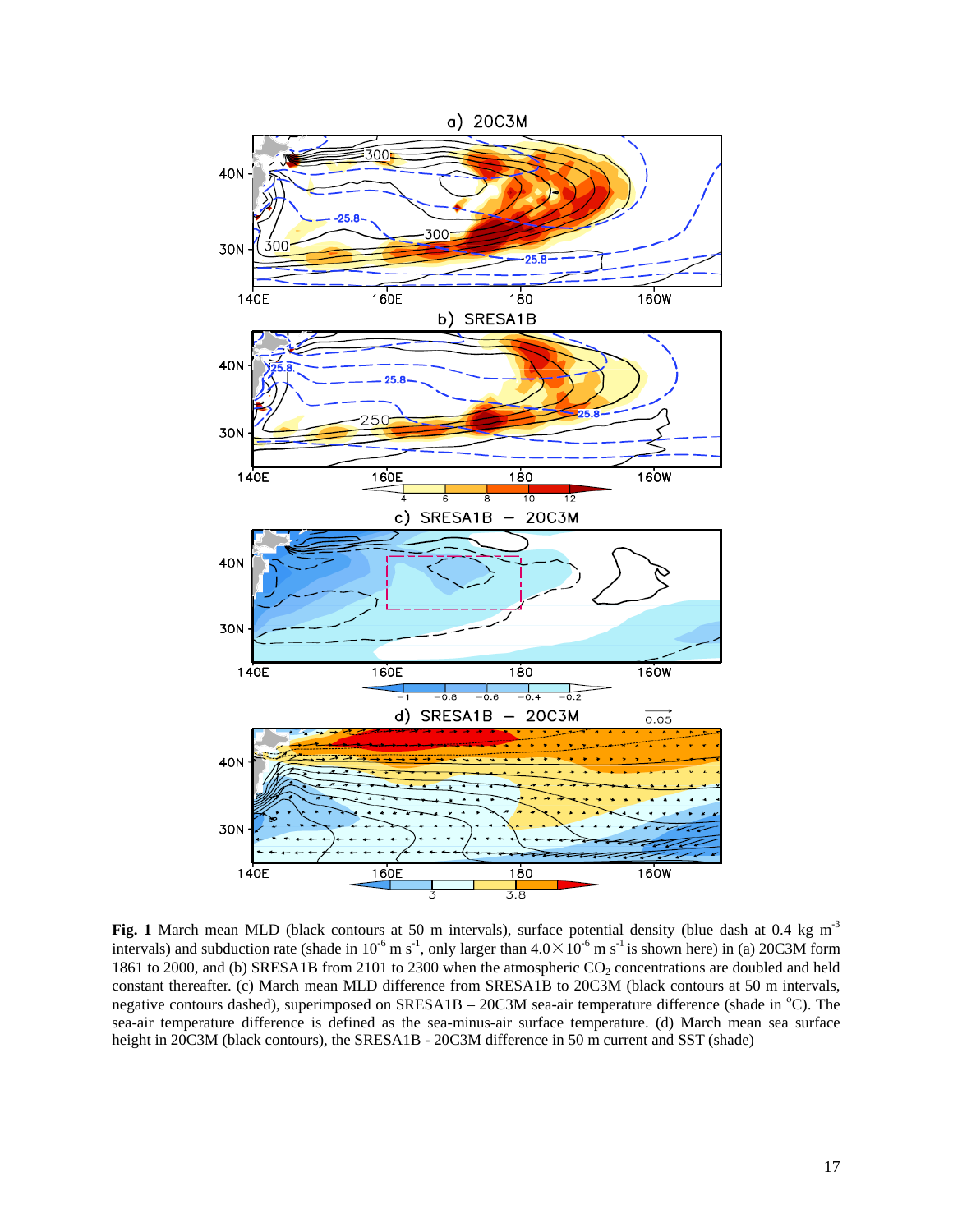

**Fig. 2** Area averaged (red box in Fig. 1 c:  $160^{\circ} \sim 180^{\circ}$  E,  $33^{\circ} \sim 41^{\circ}$  N) (a) March sea water temperature (contours in  $0.5^{\circ}$ C), and salinity (color shade in psu) as a function of depth and time; (b) March potential density (kg m<sup>3</sup>); (c) the same as (b) except the sea water salinity is fixed at its March climatology; (d) the same as (b) except the sea water temperature is fixed at its March climatology. The statistical period for climatological mean is from 1861 to 2300



**Fig. 3** The area averaged (red box in Fig. 1c:  $160^{\circ} \sim 180^{\circ}$  E,  $33^{\circ} \sim 41^{\circ}$  N) (a) MLD (m), (b) net surface heat flux (W • m<sup>-2</sup>), (c) sensible heat flux (W • m<sup>-2</sup>), and (d) zonal wind stress (N • m<sup>-2</sup>)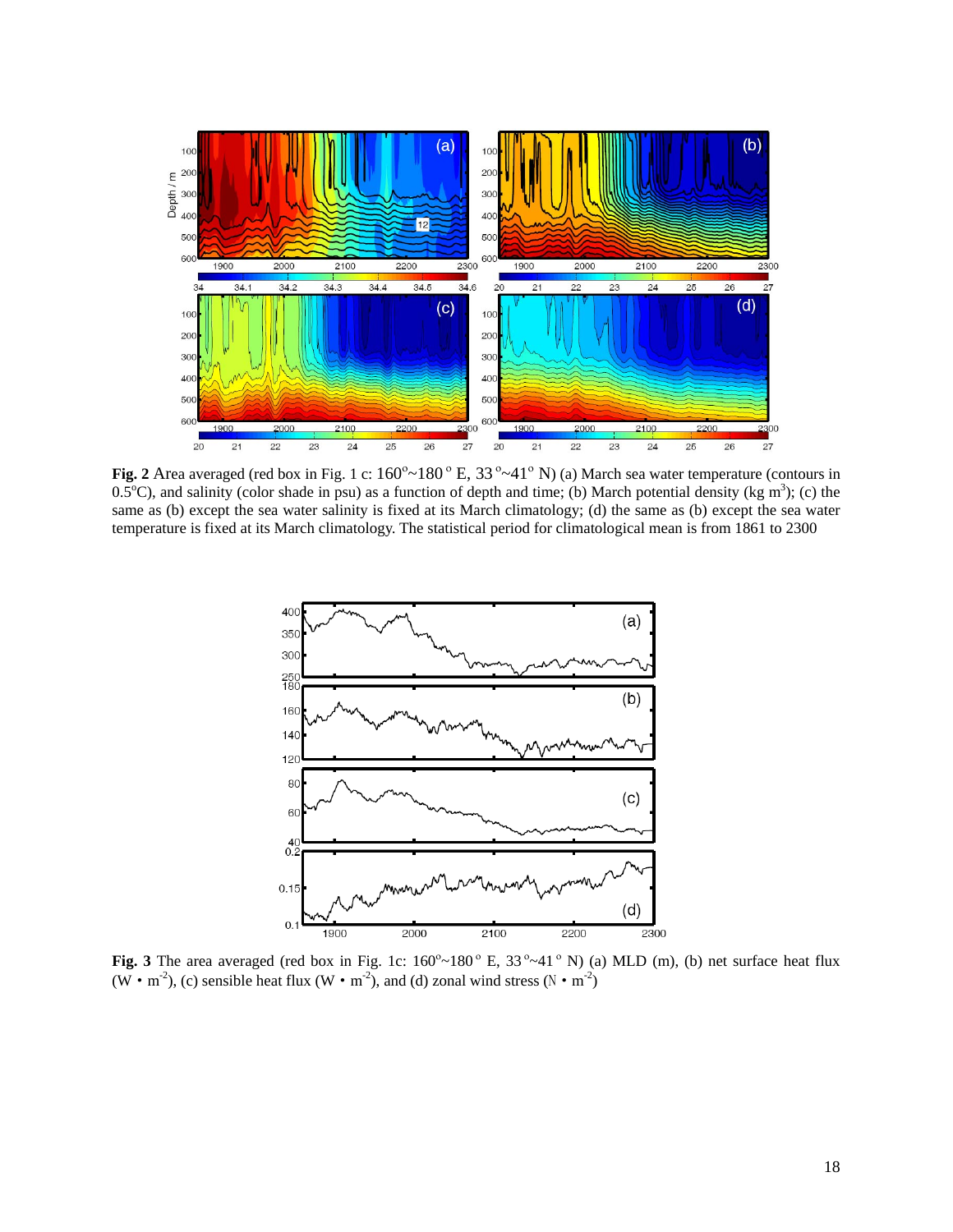

**Fig. 4** Total volume  $(m^3)$  of the minimum PV layer over the North Pacific (140°E~140°W, 20°N~40°N) for each density class in 20C3M (gray bars) and SRESA1B (black bars)



**Fig. 5** March PV distribution (only  $PV < 2.0 \times 10^{-10}$ m<sup>-1</sup>s<sup>-1</sup> is plotted in solid line at  $0.5 \times 10^{-10}$ m<sup>-1</sup>s<sup>-1</sup> intervals) on (a) 26.5 $\sigma_\theta$  isopycnal surface in 20C3M and (b) 26.2  $\sigma_\theta$  isopycnal surface in SRESA1B. in addition, PV less than 1.5 $\times$  $10^{-10}$  m<sup>-1</sup>s<sup>-1</sup> is shaded. The 100 m MLD contour is plotted in dotted line to mark the MLD front, and the outcrop line is in dash line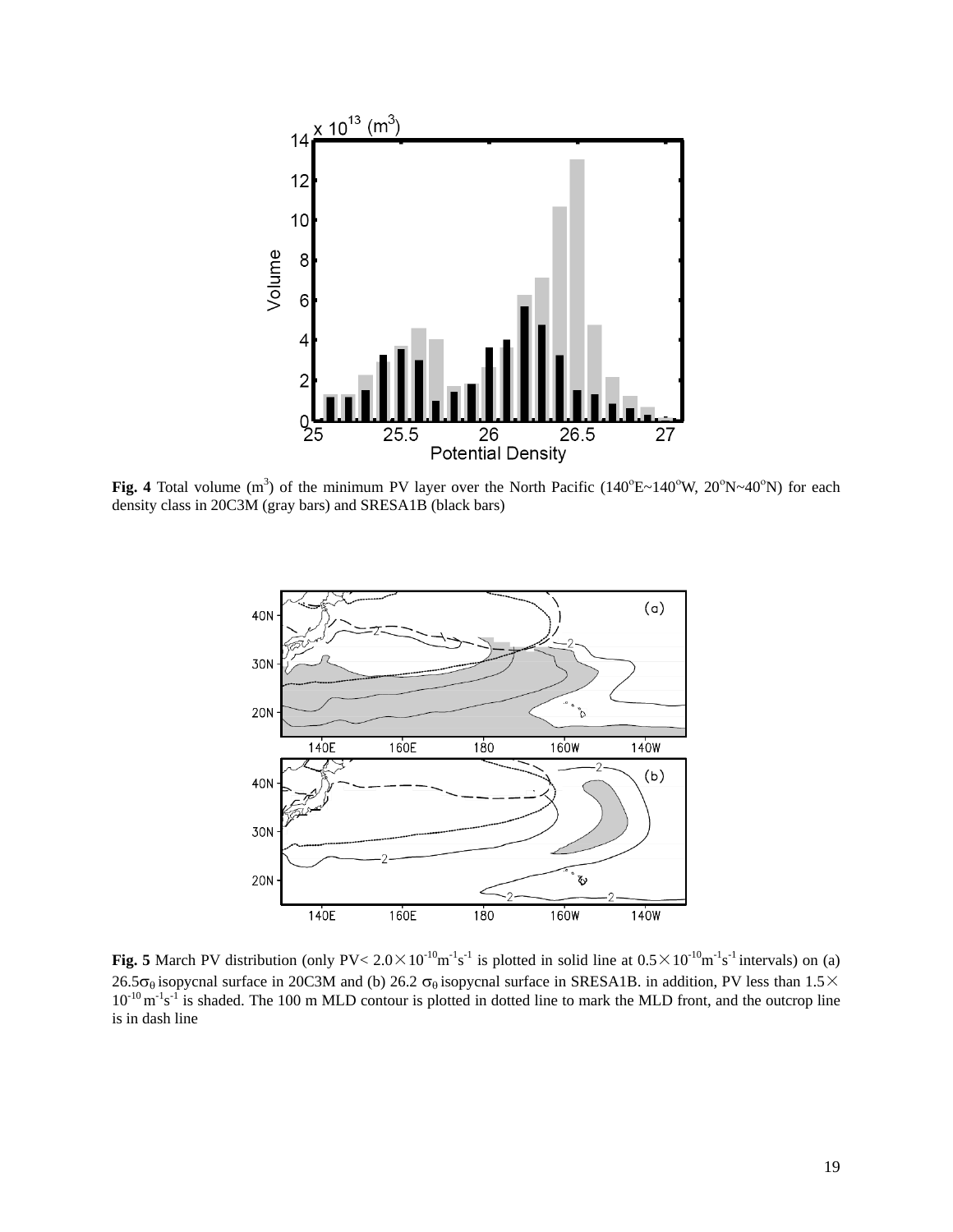

Fig. 6 March mean potential density (color contours at  $0.25\sigma_\theta$  intervals) and zonal velocity (black contours at 2cm/s) at 180<sup>o</sup>E as a function of latitude and depth, along with  $PV < 1.5 \times 10^{-10}$ m<sup>-1</sup>s<sup>-1</sup> in gray shade (PV <  $1.0 \times 10^{-10}$ m<sup>-1</sup>s<sup>-1</sup> in dark gray shade) in (a) 20C3M and (b) SRESA1B. The lower thermocline water shaded in the sections is not mode water but just low PV waters below the thermocline



**Fig. 7** Time series of (a) 50 m zonal velocity (cm/s) averaged in  $170^{\circ}E \sim 140^{\circ}W$ ,  $20^{\circ} \sim 30^{\circ}N$ , where the high SSH variance band of STCC is located; (b) vertical minimum PV ( in  $10^{-10}$  m<sup>-1</sup> s<sup>-1</sup>) averaged between 25.4~26.6  $\sigma_{\theta}$  in  $170^{\circ}E~140^{\circ}W$ ,  $25^{\circ}~35^{\circ}N$ ; the red lines in (a) and (b) are the 5-year running mean for the original time series (black lines); and (c) area-averaged Ekman pumping velocity (green line in 10<sup>-5</sup> ms<sup>-1</sup>), and lateral induction  $u_m \bullet \nabla h_m$ (red line in  $10^{-5}$  m s<sup>-1</sup>) averaged in 175<sup>°</sup> E~175<sup>°</sup> W, 30~40<sup>°</sup> N with the subduction rate larger than  $0.4 \times 10^{-5}$  m s<sup>-1</sup>. The black curve in (c) represents lateral induction with current velocity in the mixed layer fixed at its climatological mean (in  $10^{-5}$  ms<sup>-1</sup>), and the blue curve with the MLD fixed at its climatological mean. The statistical period for climatological mean is from 1861 to 2300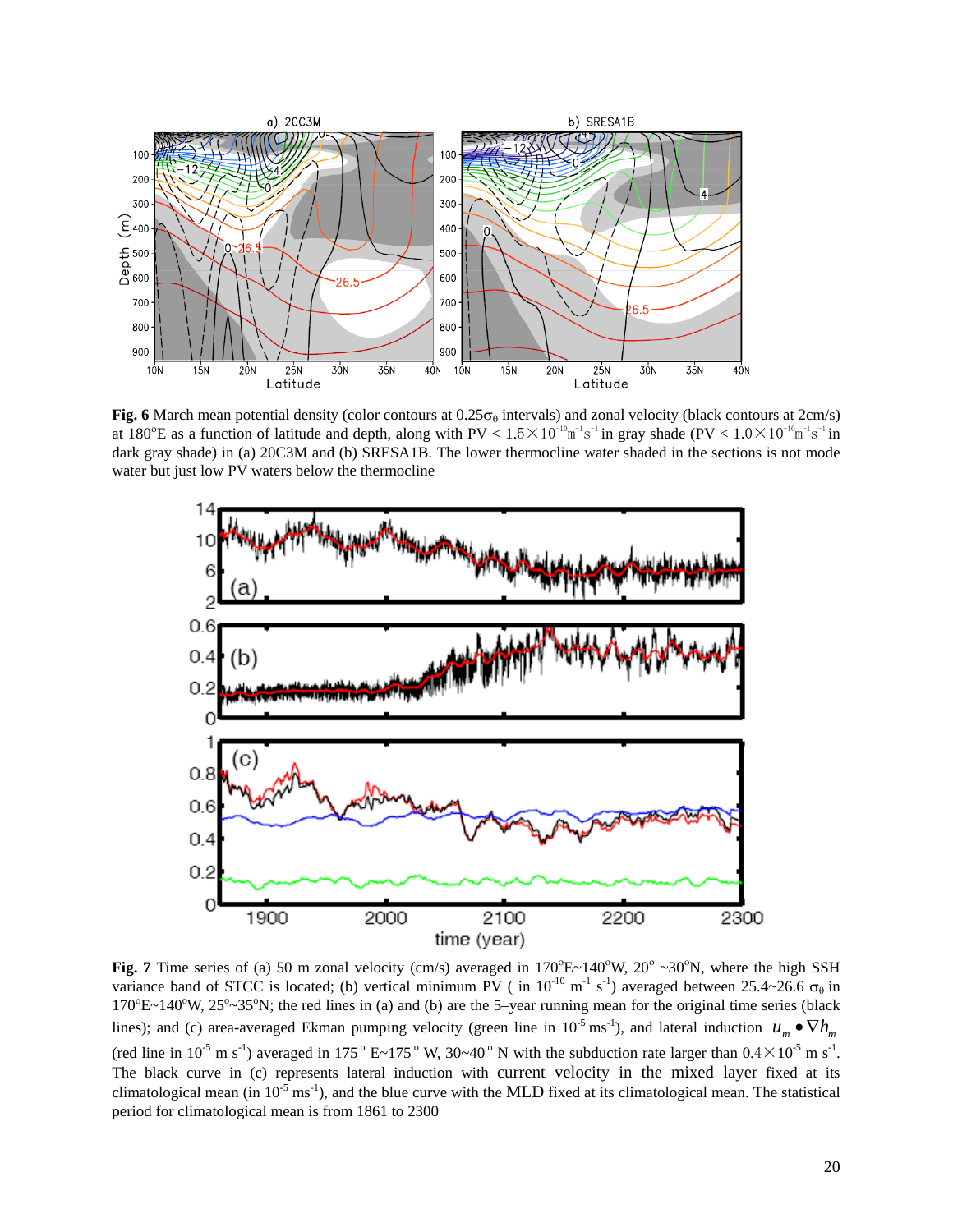

**Fig. 8** Standard deviation of SSH (shade in cm) superimposed on the annual mean SSH (contours at 10 cm intervals) from (a) 20C3M, (b) SRESA1B, and (c) SRESA1B – 20C3M SSH change (contours in 3 cm), superimposed on the SST change (shade in  $^{\circ}$ C)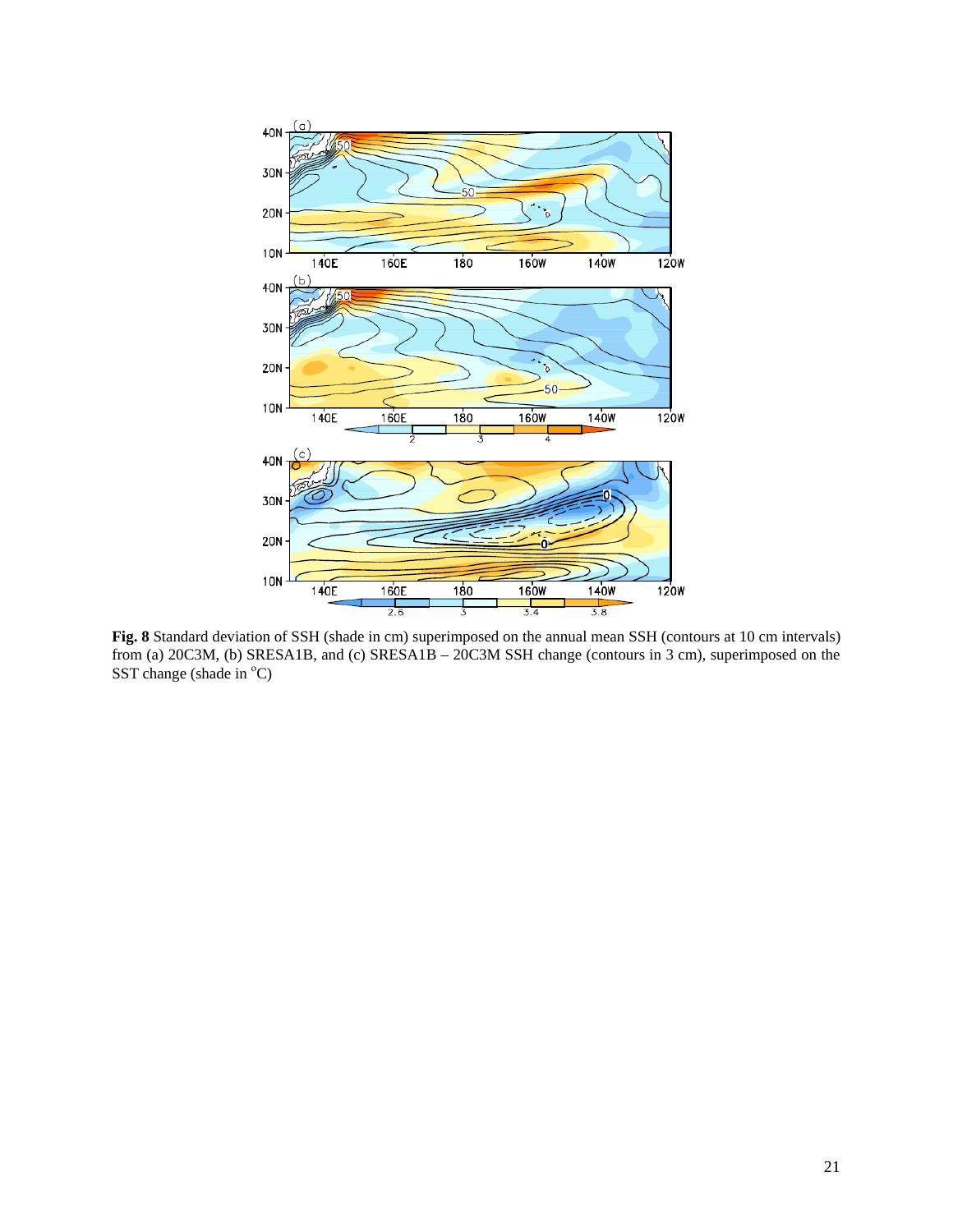

**Fig. 9** (a) First EOF mode for SSH (color shade in cm) in the central subtropical gyre (box), and (b) the time series. The mean SSH in 20C3M (black contours at 10 cm intervals) and regression of 50 m current velocity upon the PC are superimposed in (a)



**Fig. 10** (a) Time series of the first principle component of SSH-EOF; (b) mode water thickness (with the vertical PV minimum less than  $1.5 \times 10^{-10}$ m<sup>-1</sup>s<sup>-1</sup> in the  $25.4\sigma_\theta \sim 26.6\sigma_\theta$  range) north of STCC averaged in 170<sup>o</sup>E~140<sup>o</sup>W, 25<sup>o</sup> $\sim$ 35°N; and (c) lateral induction averaged in 175 ° E $\sim$ 175 ° W, 30 $\sim$ 40 ° N where with values larger than 0.4  $\times$  10<sup>-5</sup> ms-1. All time series are normalized and band pass filtered